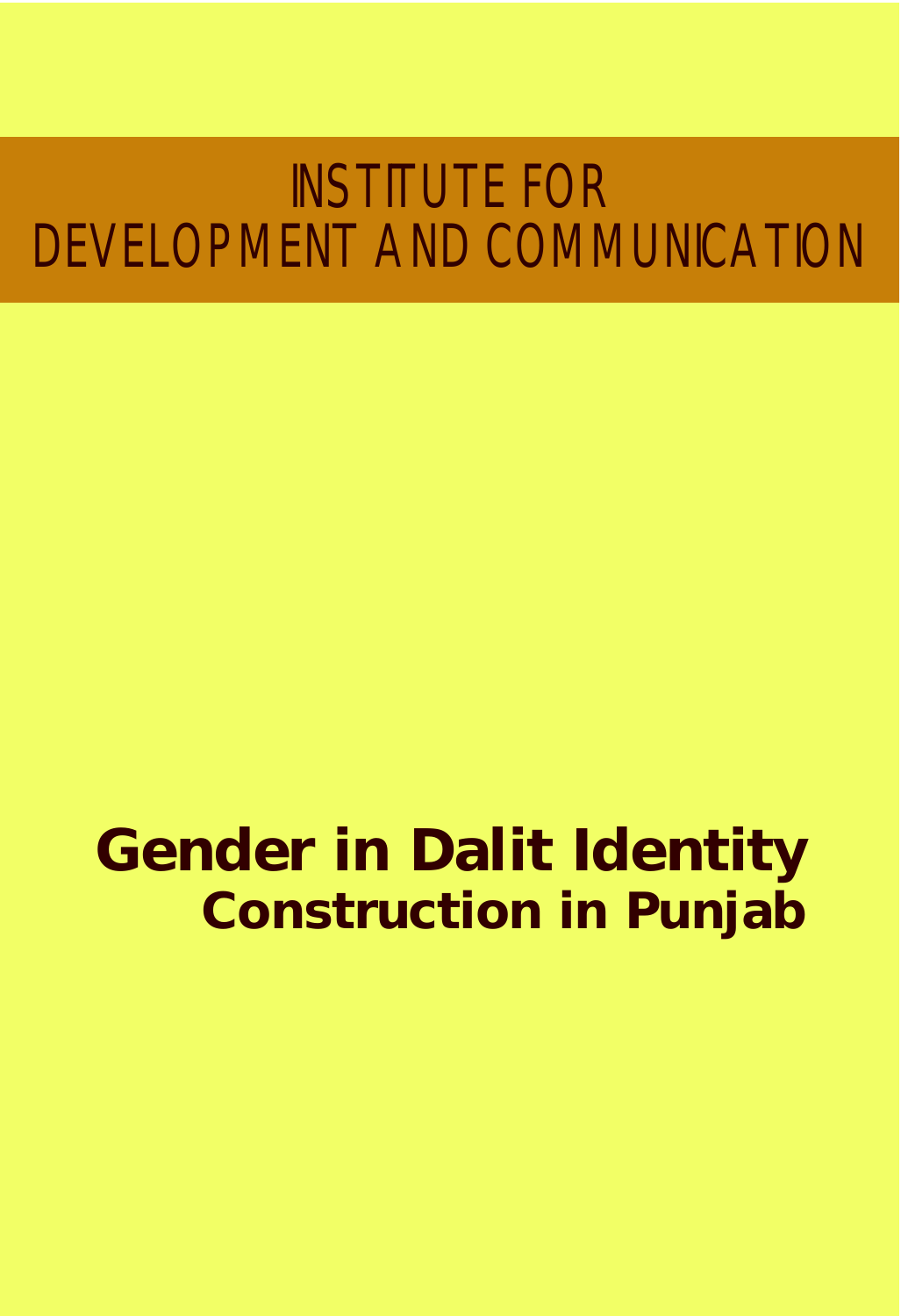Occasional Paper

# **GENDER IN DALIT IDENTITY CONSTRUCTION IN PUNJAB\***

**Pramod Kumar Rainuka Dagar**

INSTITUTE FOR DEVELOPMENT AND COMMUNICATION, CHANDIGARH

\* This article appeared in Puri, Harish K. (Ed.), Dalits in Regional Context, New Delhi: Rawat Publication, 2004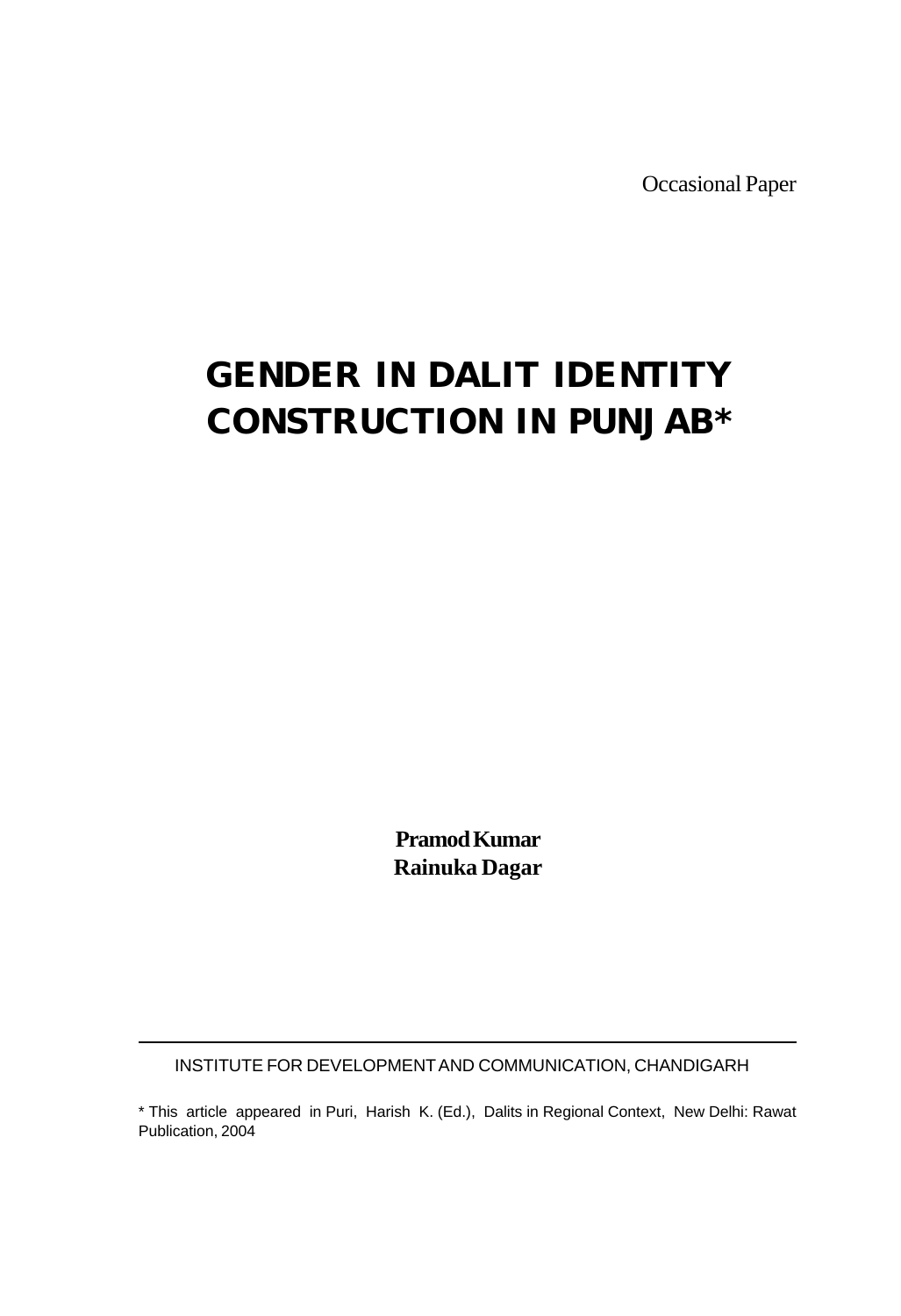© Institute for Development and Communication, 2004

Published by Institute for Development and Communication, 2004 SCO 1126-27, Sector 22B, Chandigarh - 160 022, India

Tel : 0172-2707942 Fax : 0172-2702254 E-mail : idcchd@sancharnet.in.

All rights reserved.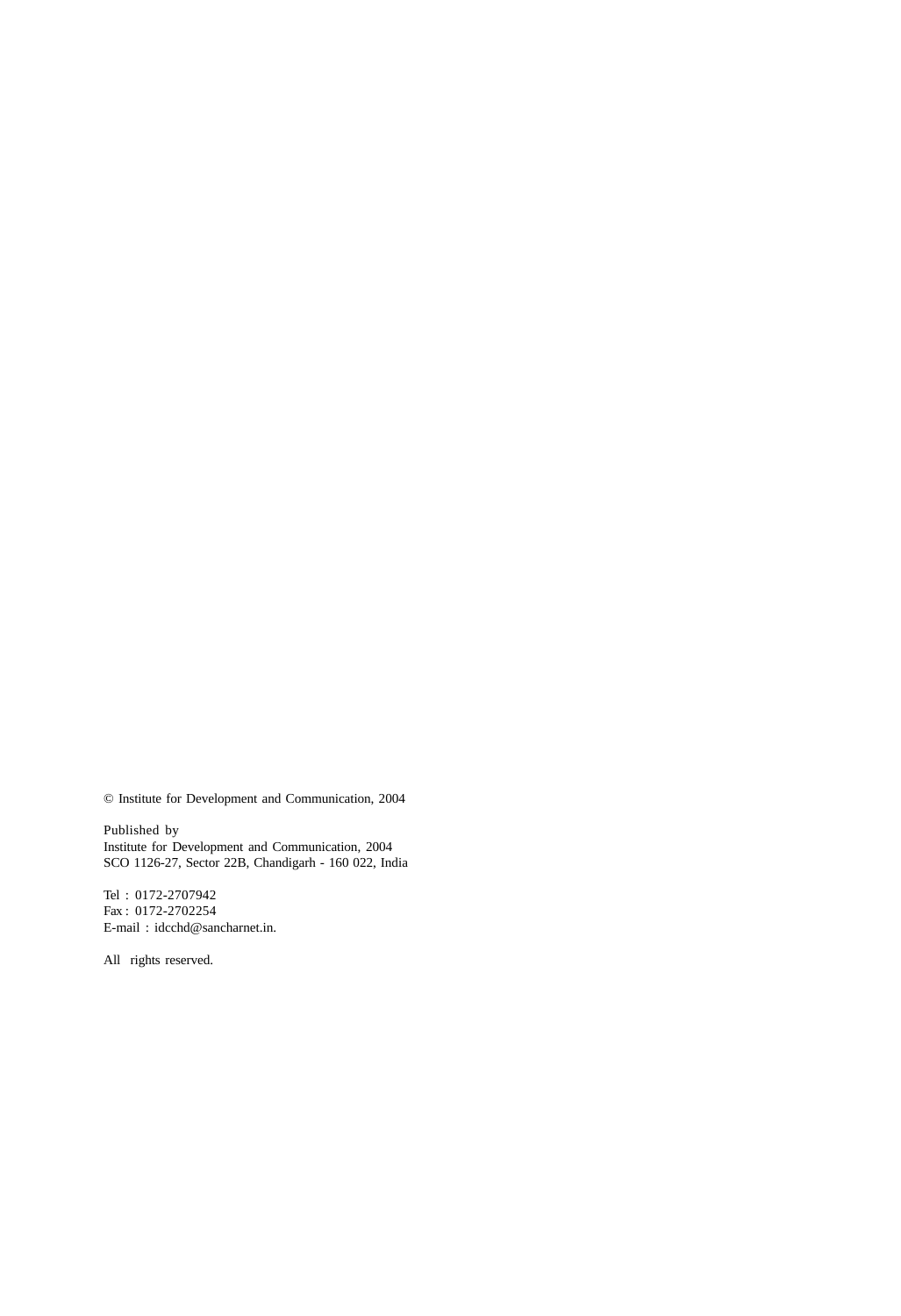Caste antagonism in Punjab is becoming more pronounced as an exclusive Dalit identity is getting nurtured and evolved. The core elements of the emerging Dalit identity include an assertion of de facto recognition of their rights, occupational mobility, status parity through adoption of cultural markers and parallel religious symbols, and transforming their women from objects of sexual liaison with upper caste males to icons of group honour. Historically the superordination-subordination relational paradigm could not provide the Dalits with a reservoir of symbols around which an identity could be evolved. The Dalit identity assertions are multi-dimensional articulations for recognition of individuals as human, escape from social abuse, equitable share in decisionmaking and corresponding power, privileges and social status.

Another dimension of Dalit identity assertion relates to liberation from cultural power hierarchy by adopting dominant cultural practices, rituals and activities having a common set of meanings, but located in exclusive identity sites. The underlying thrust is to acquire social parity without getting assimilated into the hierarchical social system. This identity formation is exclusive, as it is based on acquiring it more for a competitive politico-social space. More so, in the gender context, Dalit assertion is distinct as it attempts to transcend 'sexual liaison' of a survival alliance to evolving women as identity denoters in spite of lacking associated patriarchal values and a material context. In other words, issues of purity, inheritance, mobility, norms of control have not been integral to their economic conditions and traditions. However, the Dalits of Punjab have experienced moderation in social interaction based on purity-pollution as reflected in sexual liaison with the peasantry as an extension of feudal relations.

Punjab has been known for its liberal religious practices in relation to caste.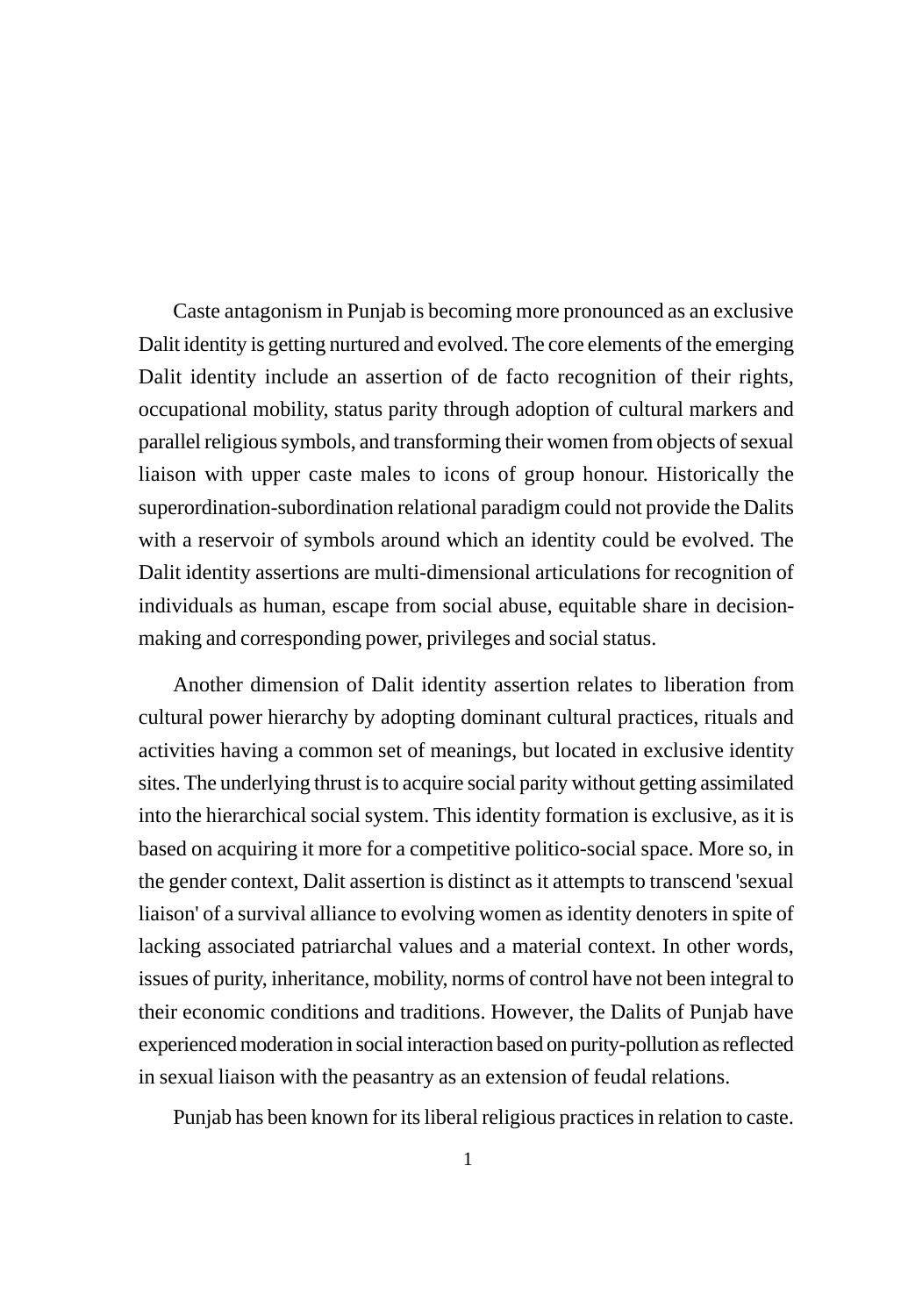#### *Institute for Development and Communication, Chandigarh*

Caste was not the dominant agency of social organization of the religious strands in the area as majority of the population was non-Hindus, i.e. Muslims and Sikhs. These religions per se were devoid of caste distinctions, though social divisions did reflect an influence of caste hierarchies. "The concepts of ritual pollution and Karmic retribution are not so strong in the cultures of these religious traditions. Consequently, caste in the Punjab does not have the same rigour or force of religious sanction as it has elsewhere" (Juergensmeyer, 1988: 6). In fact, Sikhism and the Arya Samaj provided religious space for the liberation of the Dalit population from the stringent behavioural patterns based on puritypollution. For instance, equality in religious gatherings, establishment of common kitchens and the institution of langar were initiated to overcome caste-based superior and inferior relationships.<sup>1</sup> Offering of Karah Prasad by anyone, irrespective of his caste, was a symbolic departure from the notion that forbade food sharing by the upper and the lower castes. According to MacLeod (1975: 87), "this ensures that high castes consume food received in effect from the hands of the lower castes or even outcastes and that they do so from a common dish." These holy injunctions were, no doubt, clear but with the passage of time differentiating rituals and practices continued. The interactive social practices between the upper and the lower castes continued to be imbued with the notion of purity-pollution which co-existed with symbolic religious rituals like langar, sangat and pangat. In a caste-based society, besides kinship and descent, social position is maintained through occupations, food and objects considered impure. In case of the Brahmins, George Hart has argued that they exaggerated the notions of purity and pollution adopted from the Dravidians to maintain superiority. In Punjab, while segregation in religious rituals and places of worship was transcended, the social divide, particularly in terms of occupations, was maintained. The fact that the Chamars worked with leather automatically placed them in an inferior and impure category. Hart has located the hierarchy of purity and pollution in a negative sacred power: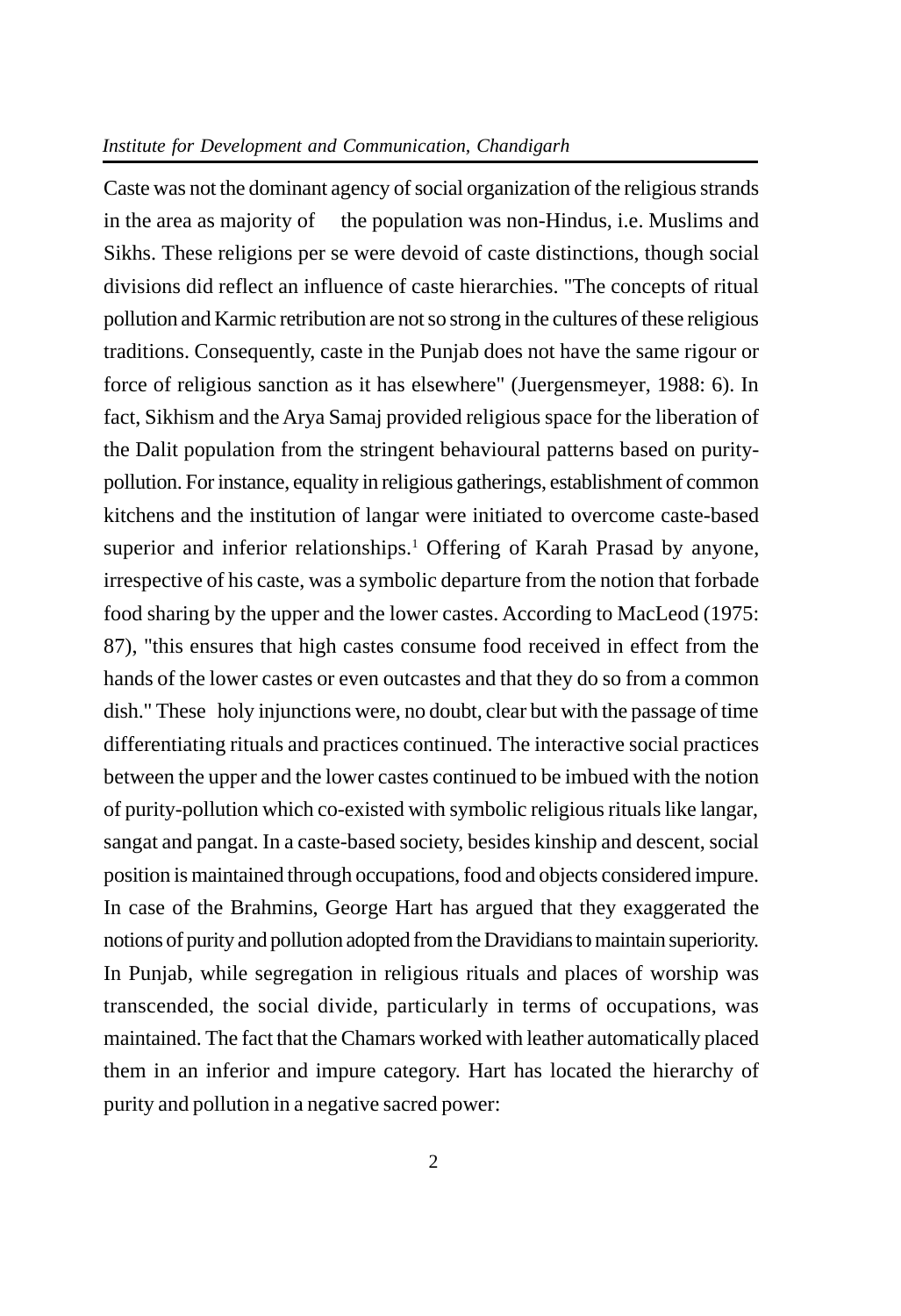Among those called low in the example just given there is one factor that virtually all share: they are rendered dangerous by the sacred power with which they come into contact in their occupations. The leather worker is infected by the soul of the cow whose skin he works; the man at the funeral by the spirit of the dead man; the washerwoman by the dirt (and especially the menstrual discharge) on the clothes she cleans (Hart, 1975:

122).

This hierarchy of purity among the dominant castes and Dalits in Punjab continued to be accepted in social exchanges such as marriage and social celebrations, and was reflected in social organization. To illustrate, Mahila Mandals were created to uplift women and a scheme for income generation through renting out tents and utensils for celebrations was launched. However, assertions for maintenance of exclusiveness prohibited the Dalits from using these utensils as the non-Dalit castes would not like to re-use these utensils. This led to the formation of parallel Mahila Mandals by the Dalits. The formation of separate Mahila Mandals, Gurdwaras and dharamshalas reflected both the intense desire among the Dalits to establish their exclusive identity and to assert their rights based on their emerging political consciousness.<sup>2</sup> The power of political numbers was asserted in 1931 when the Dalit leaders demanded enumeration as Ad Dharmis rather than Hindus in the census.<sup>3</sup> The reemergence of this number power is a reflection of the growing identity assertion among the Dalits of Punjab and is based on both status of an identity as also demand for redistribution of community resources. As Hanna Papanek argues:

> Identities also represent entitlements to shares of a group's or a society's resources, the question of individual and group identity have also become a powerful bargaining chip in the politics of the late twentieth century. Conformity to the common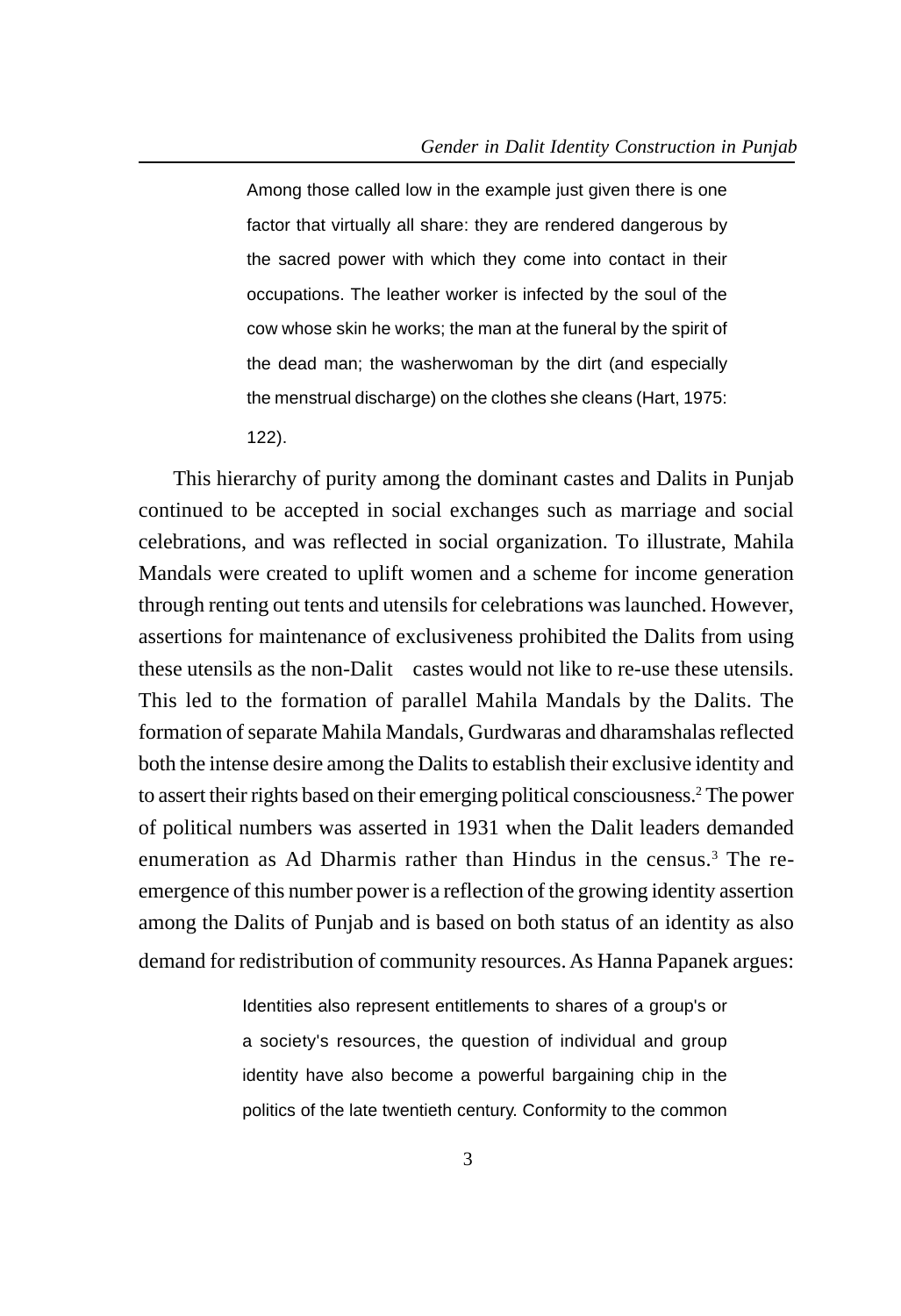identity proclaimed by social or political groups becomes increasingly important to the group's bargaining power in identity politics, as numbers usually become an aspect of power (Papanek 1994: 42-43).

While the strength in numbers was not consolidated to represent political power, the Dalits achieved some success on the economic front.

Caste codification and structure continued to define the social rank of the Dalits, in spite of their economic progress. The Dalits, engaged in some of the traditional occupations, such as leather trade, became upwardly mobile in the social ladder.<sup>4</sup> Reservations in educational institutions and also jobs brought them into the larger occupational canvas. The disconnect between improved material conditions and capacities of the Dalits on the one hand and continued social subordination on the other, was further fuelled by the dissipating nexus of feudal relations.

The crisis in agriculture and the influx of migrant labourers reduced the interdependence of the upper castes and the Dalits. These factors weakened the hegemonic control of the upper castes and also provided a life force to the Dalits' assertive attitude in political, economic and social spheres. This process accelerated the formation of an exclusive Dalit identity. Religious reforms and occupational mobility could not transform the inferior hierarchical social placement of the Dalits. They continued to live on the margins of society. However, political mobilisation for nurturing the exclusive Dalit identity has challenged the social exploitative relations and transformed these into caste conflict.

The emergence of the Dalit identity can be understood within three broad boundary conditions. First relates to the Dalits' assertion highlighting the inadequacies of the co-option for the assimilation model.<sup>5</sup> The dominant religious tendencies provided space to co-opt the Dalits in their respective folds by religious moderation of the stringent purity-pollution customs and rituals. However, the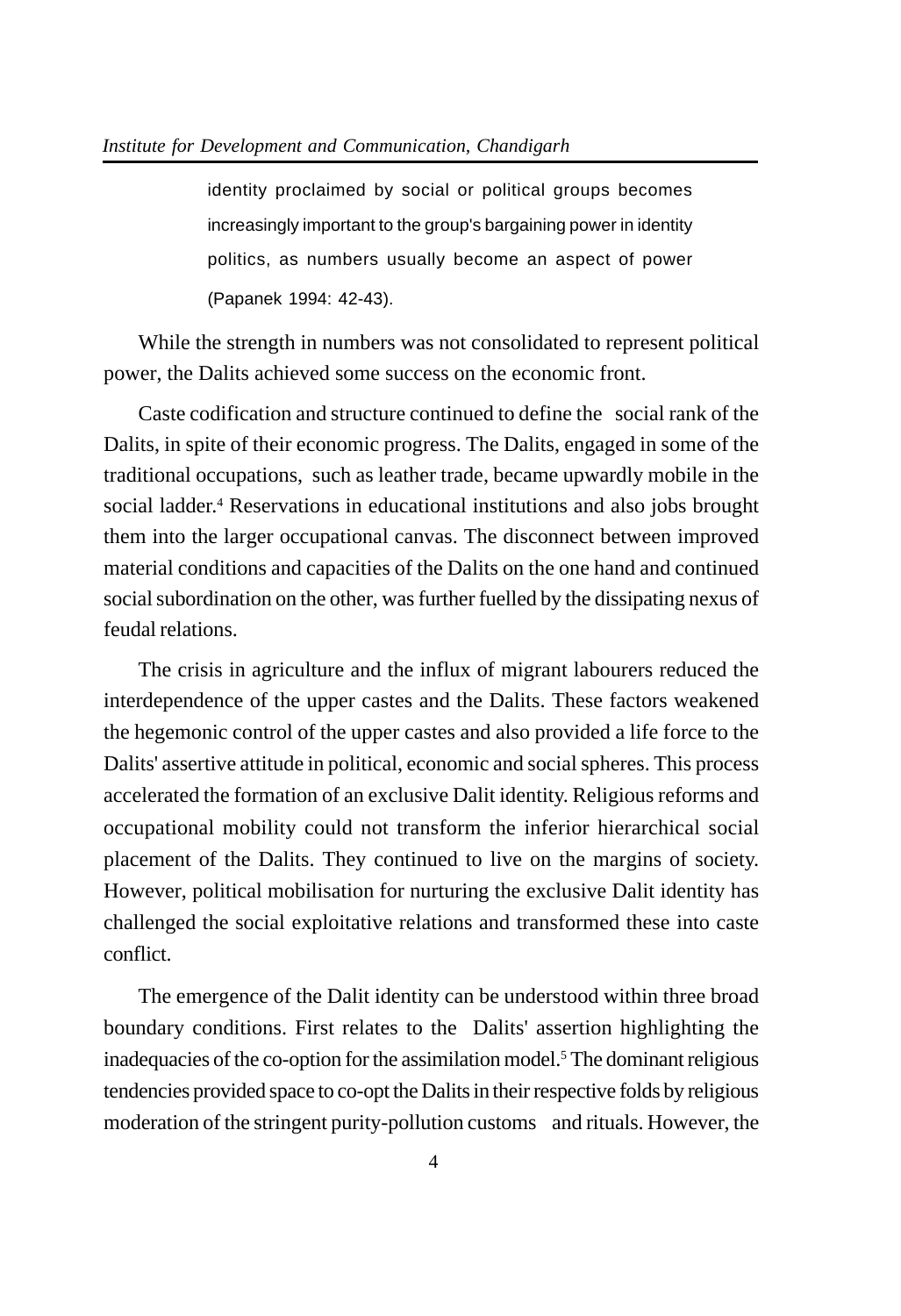socio-cultural hierarchy rooted in the caste system could not be stamped out, providing continuity to the marginalised existence of the Dalits.<sup>6</sup> The Ad Dharm movement, the more recent assertions to create parallel Dalit institutions and organisations such as temples/Gurdwaras, deras, sects, dharamshalas, cremation grounds, and social groups such as Mahila Mandals bear testimony to this continued demand for recognition of the rights on an egalitarian basis.<sup>7</sup>

Secondly, the Dalits have made the social divide between them and the dominant castes ambiguous by selectively appropriating symbols and practices of the dominant culture, universalising the earlier pattern of upper caste exclusivity.<sup>8</sup> These include the holding of satsangs, reading of the Guru Granth Sahib in the light of the contribution of Ravi Dass, the use of auspicious objects (the Pipal tree) and myths. In the gender context practices reflective of status enhancement have been adopted. Dowry exchange, levirate marriage, male child preference to the extent of female foeticide are adopted as status symbols, necessary in their utilitarian mode rather than as normatively valued. Universalising social norms bridges the boundaries imposed by a ritual and rule hierarchy. It is important to note that the replication of rituals, customs and practices of the dominant caste is not a process of sanskritisation of the Dalits in Punjab<sup>9</sup>. By their very rejection of the assimilation model, they vetoed the acceptance of the 'high born's religio-cultural organisation of society. Instead, they adopted specific cultural practices laying claim to norms of a distinct status with a view to bring about a 'structural change' rather than only 'positional changes' in the system.

Thirdly, the Dalits are mobilising around an exclusive Dalit identity which presupposes intra- group homogeneity and inter-group difference, where control over women is an essential identity marker to ensure group membership and purity. Sexual liaison of upper caste men with Dalit women has become an unacceptable violation of Dalit dignity. Simultaneously, control over women, through codes of conduct, dress and behaviour have been imposed, as against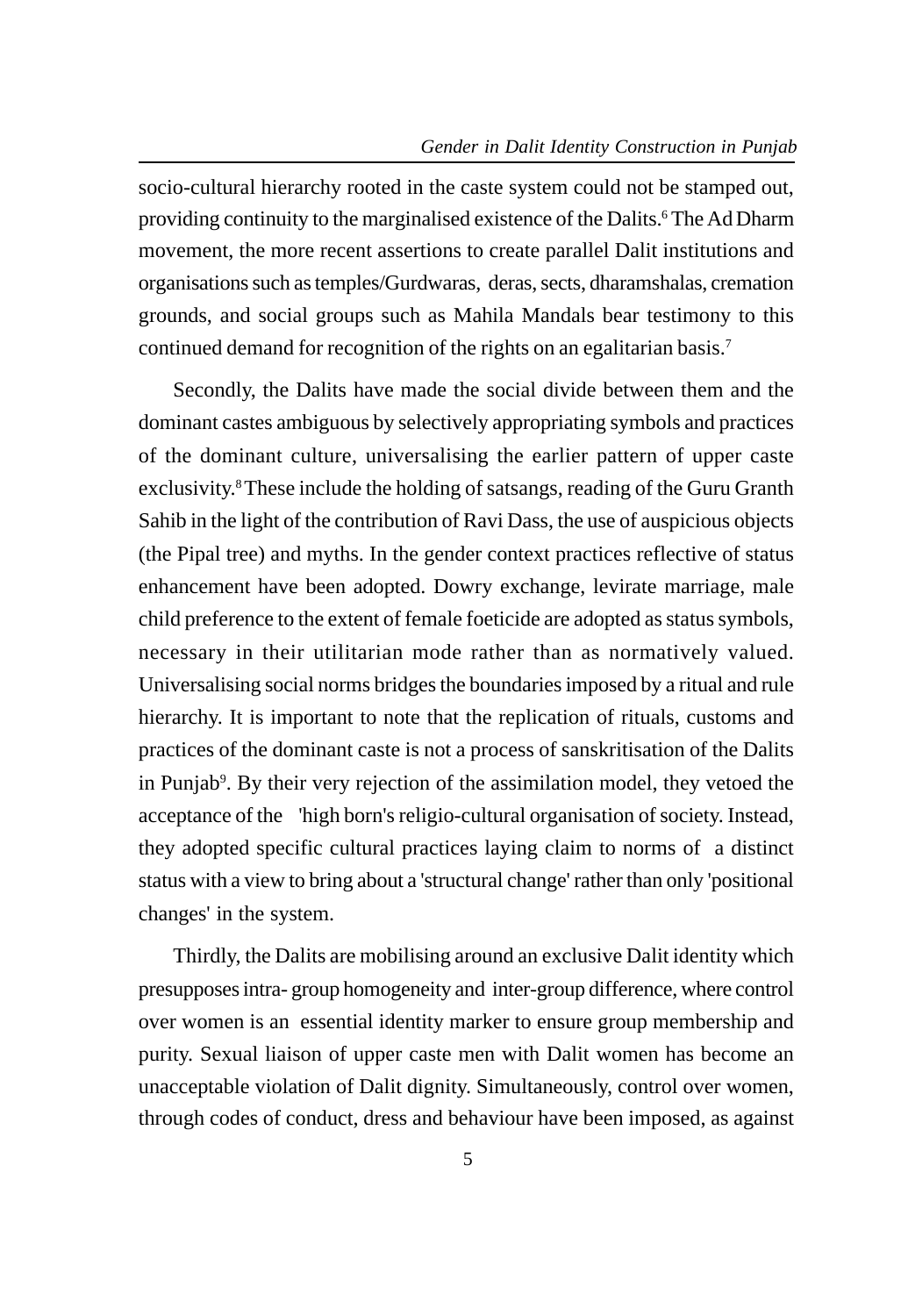the earlier indifference.

Dalit assertion represents a kind of dualism in the context of gender. This dualism entails adaptation of universal practices to structure particularistic group dynamics and negation of 'polluting' aspects for nurturing exclusivity. In other words, the attempt is to transcend the hegemonic hierarchy by cultural adaptation of dominant gender practices such as dowry exchange, levirate marriages, and to ensure exclusive identity by restricting polluting social interactive relationships.

Interestingly, Dalit assertion has usurped the idea of purity to present itself as a competing identity. Notions of honour, revenge and chastity typed within the gender context are selectively used for boundary demarcation for construction of group identify.

Physical and sexual mobility of Dalit women is now the concern of the entire community, with woman emerging as an identity symbol. The struggle is not to escape pollution but to emerge as a power group to compete politically in a social context, absolved from hierarchy through a universalised adaptation of cultural norms.

The Dalits have challenged the divide of hegemonic hierarchy by adopting the gender-related socio-cultural practices of the Jat peasantry such as dowry, female foeticide and levirate marriages<sup>10</sup>. For the construction of gender relations the role of the Jat peasantry remains pronounced in Punjab. Demarcations between male and female behaviour patterns, roles and placements are rigid among the peasantry - with high preference for, male child control over female sexuality and reproduction and hegemonic exchange between bride giving and bride-taking families regulated by a systematic set of rituals and practices. An intensive field study indicated that the Dalits were selectively appropriating feminine and masculine traits of the dominant cultural groups. These particularly refer to physical appearance, conduct and lifestyle.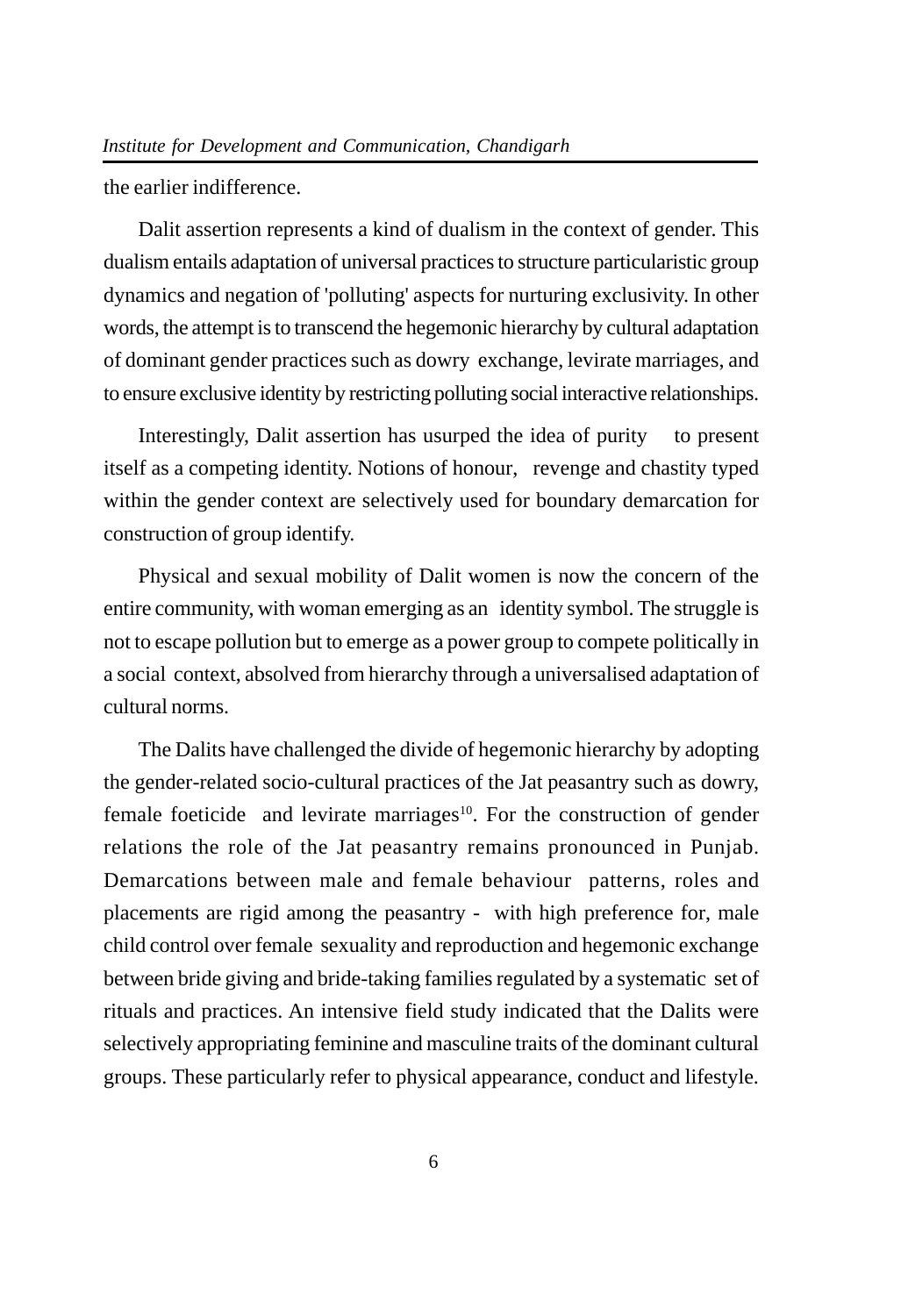| <b>Manly Characteristics</b>    | <b>Dalit</b> | Jats   |
|---------------------------------|--------------|--------|
| Daler                           | 34           | 38     |
|                                 | (54.0)       | (88.4) |
| Loud Voice                      | 19           | 23     |
|                                 | (30.2)       | (53.5) |
| Manly style of walking, talking | 41           | 34     |
|                                 | (65.1)       | (72.1) |
| Good physique                   | 57           | 40     |
|                                 | (90.5)       | (93.0) |
| Use of abusive language         | 20           | 7      |
|                                 | (31.7)       | (16.3) |

**Table 1 Caste-wise Characteristics of Manliness**

Figures in parentheses show percentages

Source:- Field Survey, IDC 2001, Notions and practice of Masculinity

The differentiation between the Dalits and the Jats is not as starkly practiced as in some southern states of India. But, there exists a well-defined hierarchy which is eulogised and imbibed.

In a narrative, a Dalit woman while describing manliness gave the example of her son and said, "He is tall and well-built and when he goes to the town, everybody thinks that he is a young specimen of a Jat male". Others mentioned that their men were tall and strong like a Jat DSP, and "one cannot make out the difference from his stride and behaviour that he is any less than a Jat.' These comparisons run into other spheres of day-to-day life also. A healthy diet of milk and milk products as also the produce from one's own field is a norm in peasant households. This seems to be the standard that is now being followed by the upwardly mobile Dalits. In these Dalit households it is common to hear, "We live well-we get four kg of milk a day"; 'the saag is well cooked in our home"; "the school teacher also comes and takes food here just like they do in the landlords' homes". The issue of rich diet does not find as much mention in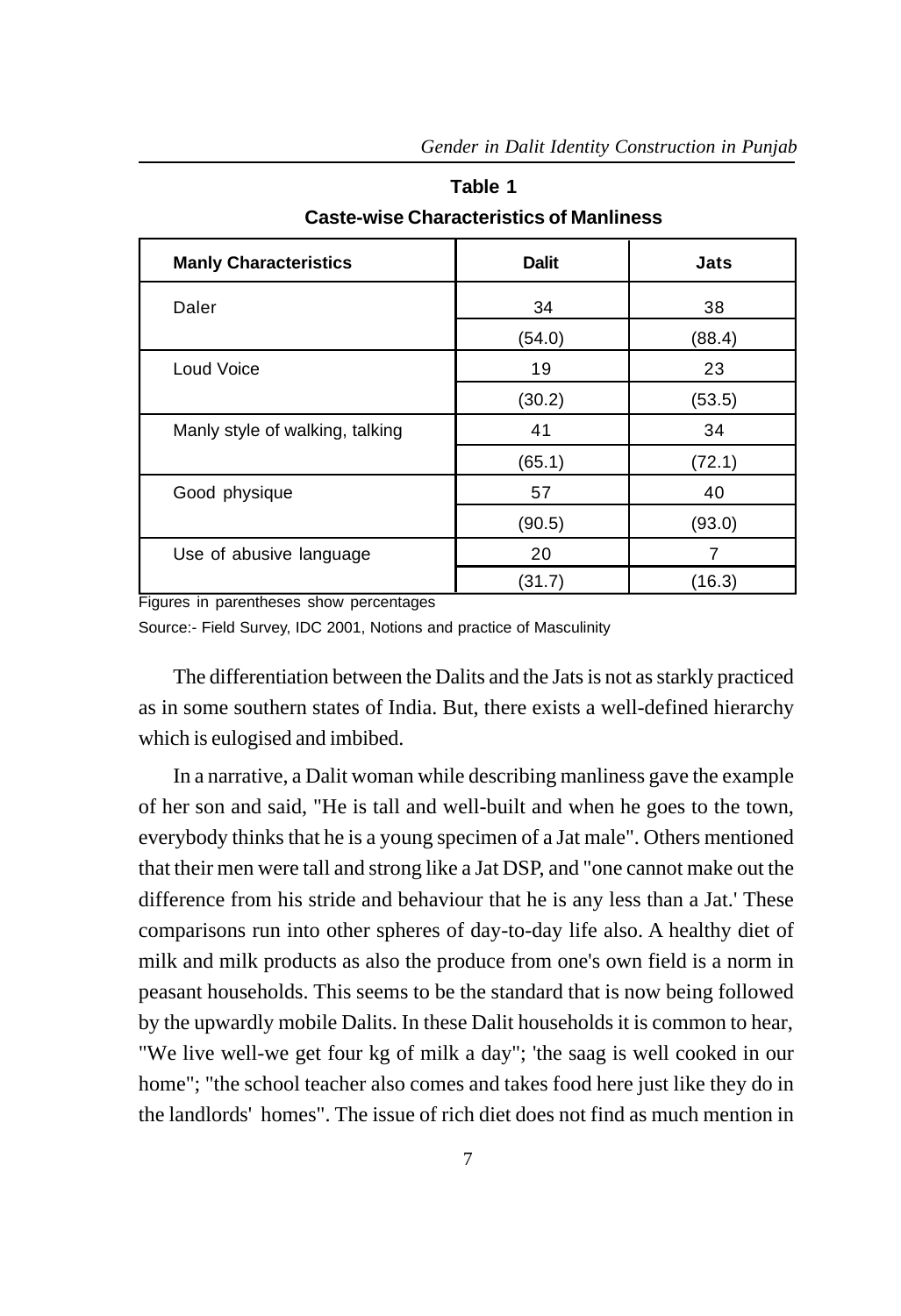Jat homes since it is an accepted way of life, but constant reference to food habits is made in Dalit homes.

In other spheres also Jat standards and symbols are being adopted by the Dalits. For instance, honour, revenge and levirate marriages are exclusive to peasant groups, where both land and women are to be protected as they reflect the social status of the families, and instances of these practices are also found among the Dalits. It is not uncommon to find firing of guns as a mode of celebrations in Dalit marriages, again something that was peculiar to the Jat peasantry. In terms of dress also, the Dalits are adopting the Jat apparel. In our Focus Group Discussions (FGD) among Dalit men, a male appearance was described as using a small head covering called a 'parna'. But it was mentioned that if a Dalit had to go to his in-laws' house, then he would wear a turban "like a Jat" so that he looks a man of influence. Similarly, it was mentioned that white kurta-pajama was a dress worn only by Jat landowners, and dark coloured clothes were the garb of the Dalits. But, now, this is changing, with Mazhabi Sikhs especially wearing white kurta-pajama. In fact, the Dalits are selectively appropriating dominant universal practices to achieve status enhancement. This has added another dimension to the existing debates, whereby universalism of rights, cultures and humanism has a tendency as a dominant standard to subsume difference. To quote Ann Phillips:

> …cultural difference, like sexual difference, still resonates with images of superiority and inferiority… Cultural difference is more often read as cultural hierarchy than cultural variation. There are said to be 'better' and 'worse', 'more advanced' and 'more backward' culture (sic). Given this history, the deployment of universal principles as a measure for judging the practices and values of other cultures begins to look rather suspect: yet another case of those 'false' universalisms that draw on the practices and values of one group for the delineation of supposedly universal rules, refuse to recognize the legitimacy of difference, and seek to impose the practices of the dominant group. (Phillips 2002: 119)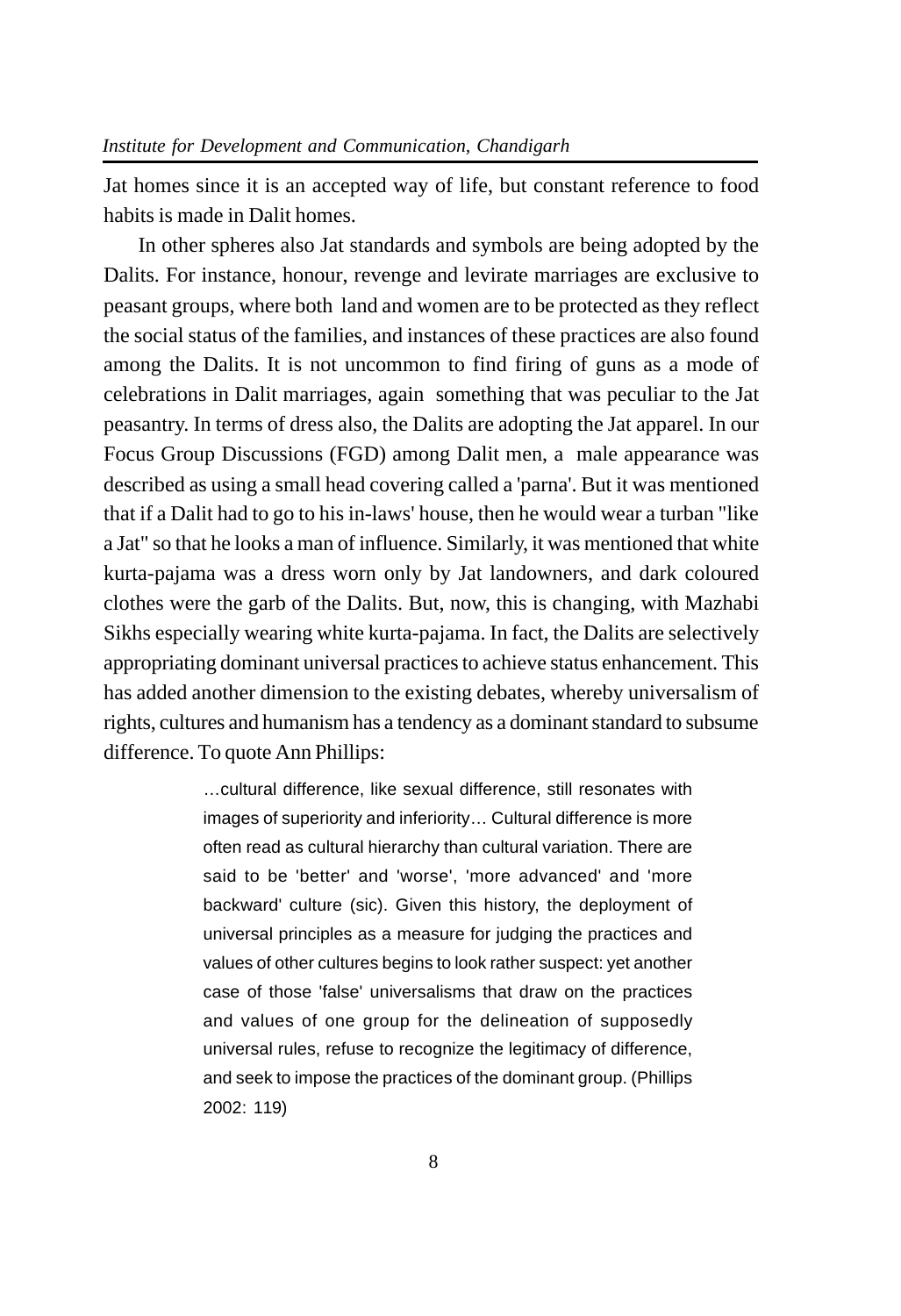However, the Dalits are internalising universal cultural standards, specifically in the gender context, to absolve "the resonate images of superiority and inferiority". As the Dalits do not possess recognised homogeneous organic cultural traits, adoption of cultural traditions of the Jat peasantry blurs the social hierarchy and is used as a tool to shape a particularistic identity.

Among the Jats, gender role prescription are in accordance with their social placement and cultural ethos. Thus, for instance, the practice of dowry manifests as both, "a structurally hypergamous, non-reciprocal, asymmetric and extractive relationship between the bride giving and bride receiving families, and also between men and women" (Mies 1986: 161). Among Dalits on the other hand, there is a more utilitarian exchange and prevalence of hierarchy between men and women. In field studies, the significance of dowry among the Jats has been reported as a peaceful settlement or adjustment of the girl with the in-laws and a tradition among the Jats, while for many Dalits it had no significance or was mentioned to fulfil the material needs of a newly settled couple (see table 2). Dowry as a practice is then expected to reflect the affluence of the Dalits and of taking part in prevalent social practices. The Jats looked to extending their kinship influence through marriage-to the extent that a girl with no brothers finds it difficult to marry for "who will stand shoulder to shoulder to wield the stick with her husband in case of a feud"?

| Caste | <b>No</b><br><b>Significance</b> | <b>Tradition</b> | In lieu of<br>property | Peaceful<br>settlement of<br>girl in<br>in-laws home | <b>Fulfil needs</b><br>of newly<br>married<br>couple |
|-------|----------------------------------|------------------|------------------------|------------------------------------------------------|------------------------------------------------------|
| Dalit | 54                               | 50               | 13                     | 42                                                   | 69                                                   |
|       | (22.2)                           | (18.3)           | (5.3)                  | (17.28)                                              | (28.3)                                               |
| Jat   | 10                               | 58               | 13                     | 38                                                   | 22                                                   |
|       | (7.3)                            | (42.3)           | (9.4)                  | (27.7)                                               | (16.1)                                               |

**Table 2**

**Perceived Significance of Dowry as a Custom by Caste**

Figures in parentheses show percentages

Source:- Field Survey, IDC 2001, Combating violence against women in Punjab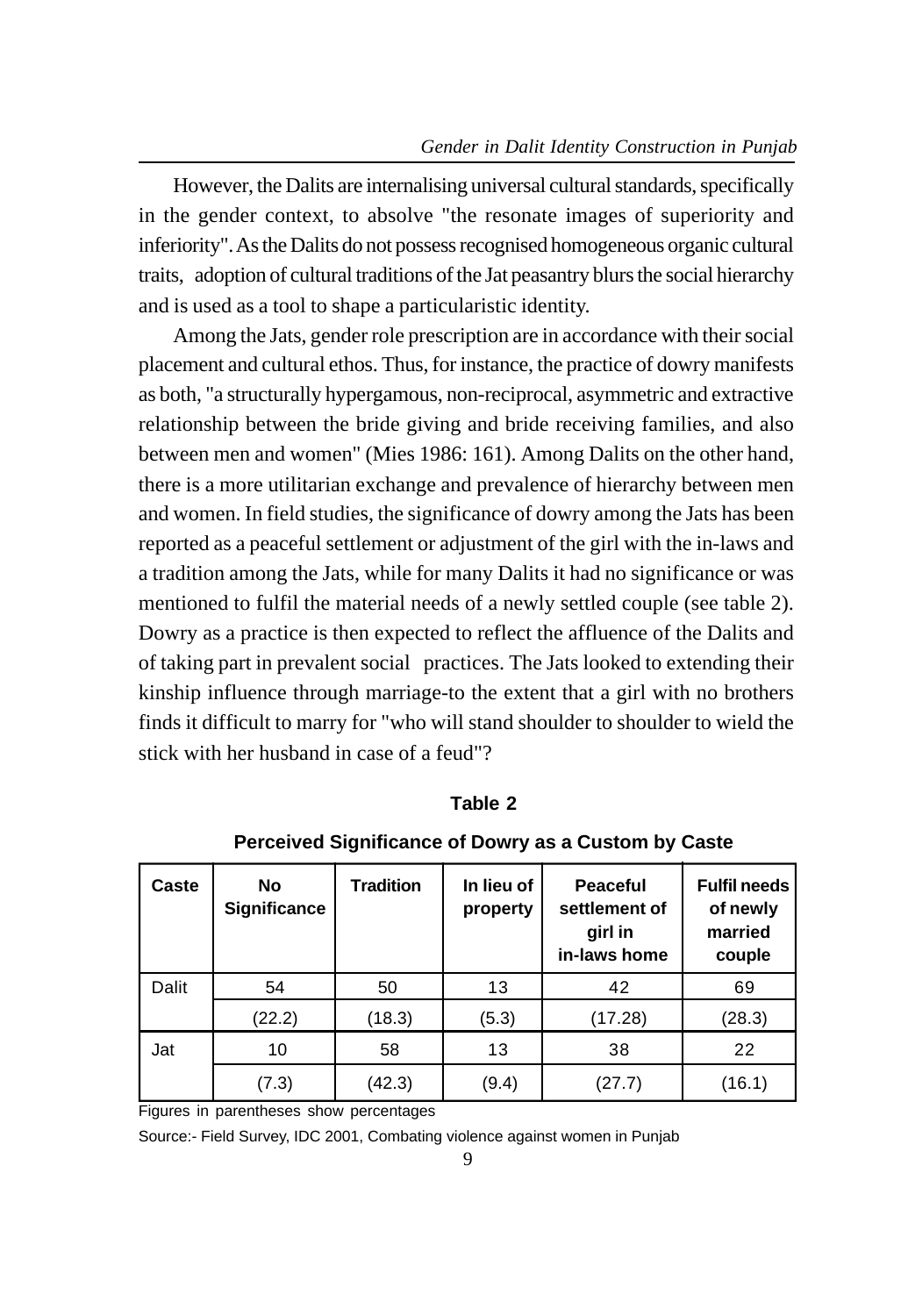#### *Institute for Development and Communication, Chandigarh*

Yet, among the Dalits, dowry exchange is reduced to a monetary exchange with little symbolic influence. In Dalit FGDs, women mentioned taking loans and said: "We make a deal with the girl's in-laws over a fixed amount which is paid over a period of three to five years, unlike the Jats who continue to demand more dowry and badger the girl." The range for grievance articulation is rather large for the dominant groups. For the Jats, the exchange of dowry is a status symbol and signifies the emergence of an ongoing relationship between the families which is supported by practices such as presenting gifts on the birth of a baby, karva chauth, lohri, diwali signifying subordination of the bride giving family for life. Also conspicuous consumption is a statement of status rather than fulfillment of utilitarian needs of a young couple. In the FGDs among the Jat peasantry they reiterated time and again that dowry formed a part of the marriage rituals, a custom and compulsion, so much so that no one could marry off a daughter without giving a dowry. The acceptance of dowry exchange among the Jats can be gauged from the perception, where 78 per cent of the Jats mentioned that dowry exchange (which did not involve dowry death), should not have legal repercussions as against only 14 per cent of the Dalits, reflecting the relatively newer adoption.



#### **Figure 1**

**Castewise Perception Regarding Need of Law for Dowry Related Abuse**

Source:- Field Survey, IDC 1995, Atrocities against women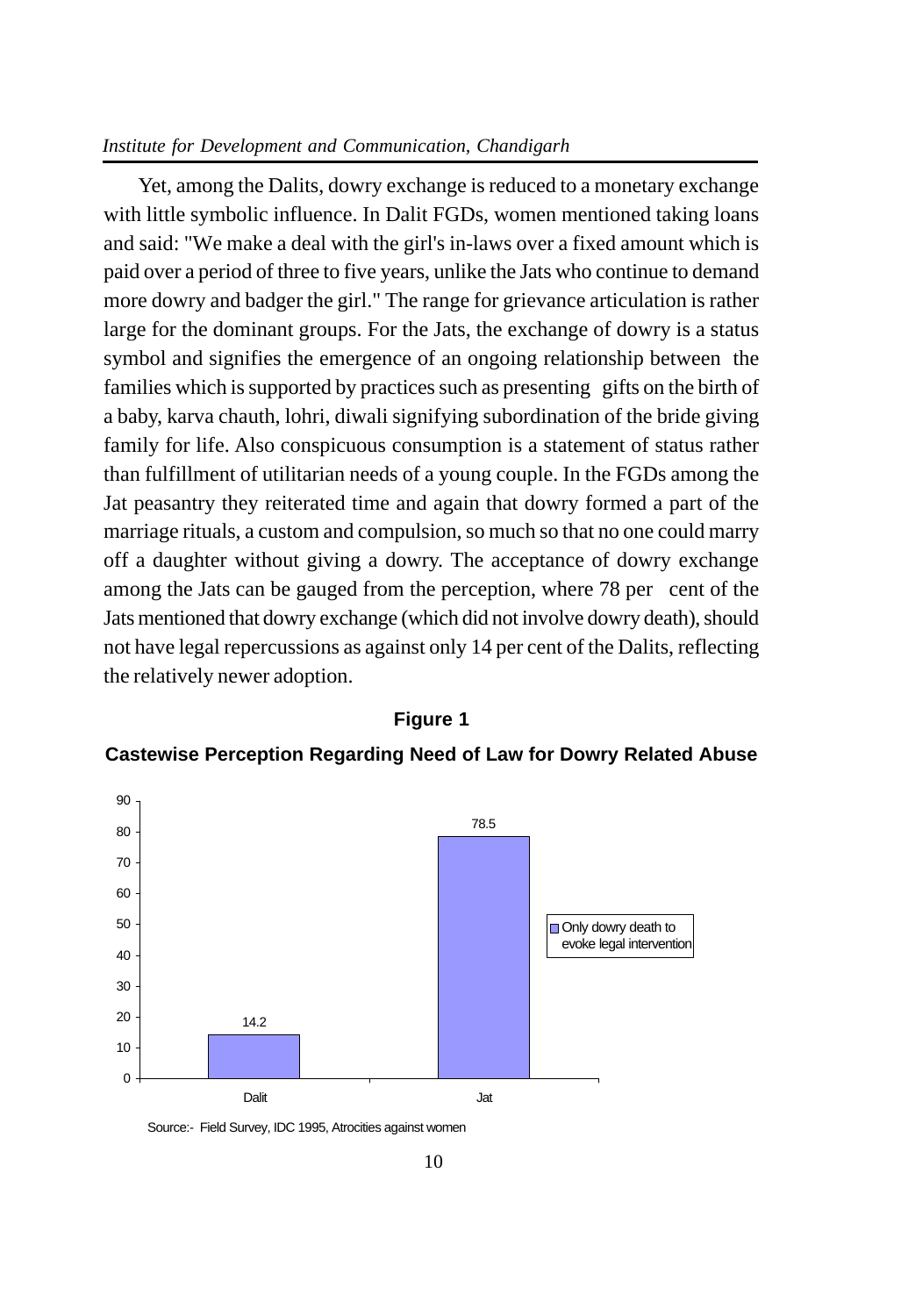The underlined thrust was that dowry was given in lieu of a share in the property and thereafter the girl had no right to the father's property. Yet, most Dalit women earned their living, had no claims to parental property; there is no kinship network to extend or support, and the role assumption was vastly different from that of the peasants. The point is that Dalits have adopted dominant gender practices and rituals, even though these do not arise out of the norms and values of their socio-cultural or economic placement.

Similarly, the increasing practice of female foeticide among the Dalits does not find support from the normative worth of a male child, the importance in terms of lineage and consolidation of land and assets as among the landowning groups. Among the Dalits male child preference was cited predominantly in terms of reversal of generational flow of income, thus the male child was perceived as an old age insurance rather than in terms of a culturally accumulated normative value.

The necessity of a male child was voiced among Dalits for his role as a breadearner for the family and as an old age insurance (53 %), while similar findings were restricted among the Jats (31.4 %) which reflected the patriarchal and male centered kinship structure of the Punjabi society where male children were perceived to be a major source of social and political power. <sup>11</sup>

| Caste | Old age<br>insurance | Lineage | <b>Social</b><br><b>Status</b> | <b>Protection</b> |
|-------|----------------------|---------|--------------------------------|-------------------|
| Dalit | 113                  | 50      | 19                             | 8                 |
|       | (53.3)               | (23.5)  | (8.9)                          | (3.7)             |
| Jats  | 38                   | 58      | 19                             | 18                |
|       | (31.4)               | (47.9)  | (5.7)                          | (14.8)            |

**Table 3**

**Reasons Cited for Necessity of Male Child by Caste**

Figures in parentheses show percentages.

Source:- Field Survey, IDC 2000, Combating violence against women in Punjab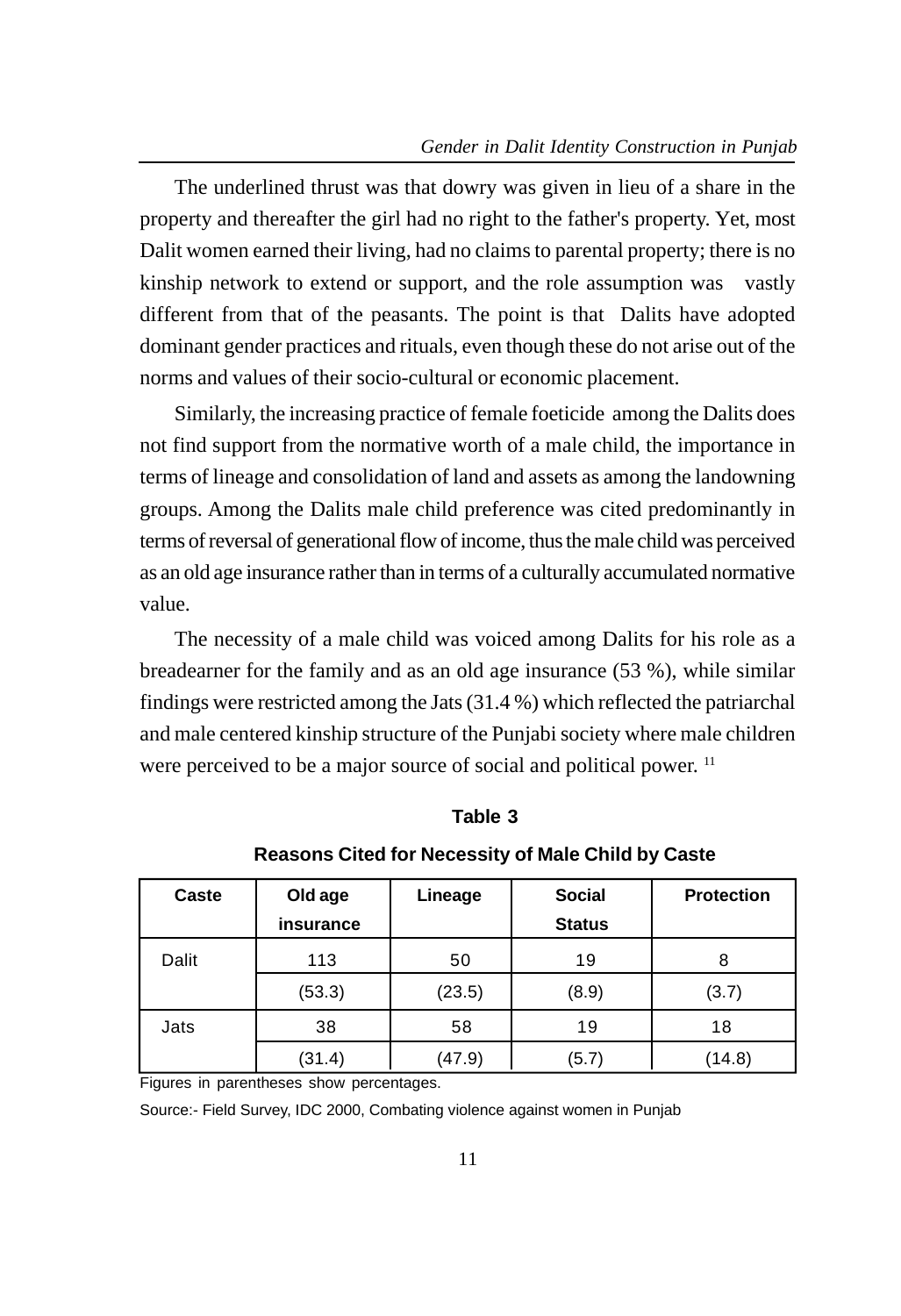The male child preference among the jats was seen to emanate not only from utilitarian needs of a bread-winner, but were based more on normative justification such as social status and family protector (see Table 3).

At one level, the appropriation of gender subjectivities by Dalits was reflected in the dominant confluence of patriarchy, socio-cultural ethos and market to blur the divide in social practices among different hegemonic groups. However, the Dalits are appropriating gender norms to establish a 'difference' in identity from the dominant groups, i.e., the Jats. Thus, exchange of dowry, levirate practices, increasing acceptance of female foeticide fall in the realm of dominant gender manifestations. The concept of purity and pollution, however, exercised control over women's bodies, specifically on reproduction and sexuality to ensure that group identity remained distinct and exclusive. Women's bodies in particular and gender subjectivities at large continued to be the site for unfolding of the power dynamics of identity-related struggles.

Control exercised over women in states and movements where, once again, group identity is linked to "purity"-either of race or behaviour in a concrete sense, or of ideology at the more symbolic level. In all these cases the definition of "purity" is constructed as dependent on female sexuality and reproduction so that these aspects of women's lives become central not only to the definition of female personhood but also to group boundaries and group identity. (Papanek 1994: 46)

Presently, among Dalits, the focus is to negate their women's sexual liaison with the dominant castes by increasing controls. However, control over reproduction functions has yet to find expression in defining their identity politics. Women's placement is being redefined from sexually exploitative dependence to the emerging symbol of Dalit honour. Historically, the issues of restricted mobility, parda, chastity protection of women and the notion of masculinity as a control over female sexuality did not arise among Dalits. Within the socioeconomic relations of patronage-subservience, women represented a survival alliance with access to their bodies as a feudal perk of the dominant caste. A common saying regarding a beautiful or good looking Dalit girl or a strong and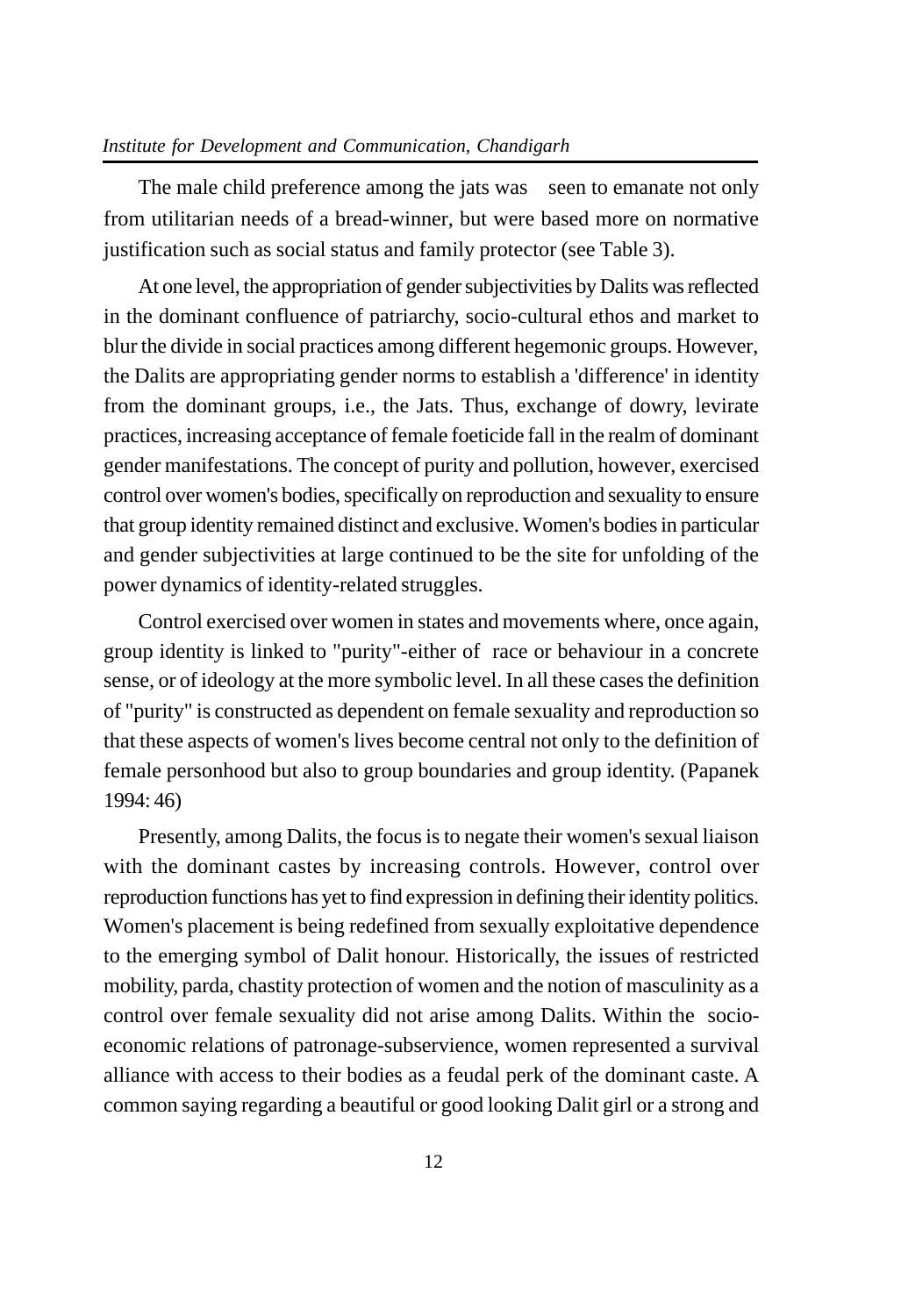tall Dalit boy was that she/he must be the progeny of a Jat. The under-lying portrayal being that an 'inferior' community cannot possess socially valued traits and these are a byproduct of liaisons with the peasantry. The acceptance of upper caste men having access to sexual favours of Dalit women was reported by 91 per cent of the Jats and 88 per cent of Dalits in 1994. A similar trend is reflected in a 2000 study with this acceptance being around 80 per cent (see Table 4).

However, the justifications provided by the two groups were different. The Dalits attributed it to poverty and power-lessness; the Jats maintained that women of lower castes were 'characterless' or the 'property of land holders' and were easily lured by material considerations (see Table 5). In the same vein, Dalit men were taunted for being unmanly since they could not protect the honour of their women.

> How are SC men manly? They only know how to beat their wives. They cannot even avenge the insult of their wives nor are they manly enough to protect them? A man should be passionate enough to nurture feelings of revenge. The Scheduled Castes may have acquired money, but they have no status, since they cannot safeguard the dignity of their women. (Dagar, 2001)

**Table 4 Perception of Dalit and Jats Affirming the Sexual Liaison of Dalit Women with Upper Caste Men**

| Caste | (1)    | (2)     |
|-------|--------|---------|
| Dalit | 36     | 185     |
|       | (87.8) | (77.0)  |
| Jat   | 31     | 105     |
|       | (91.1) | (78.31) |

Figures in parentheses show percentages

Source: (1) Field Survey, IDC 1995, Atrocities Against Women; and (2) Combating Violence Against Women in Punjab,2001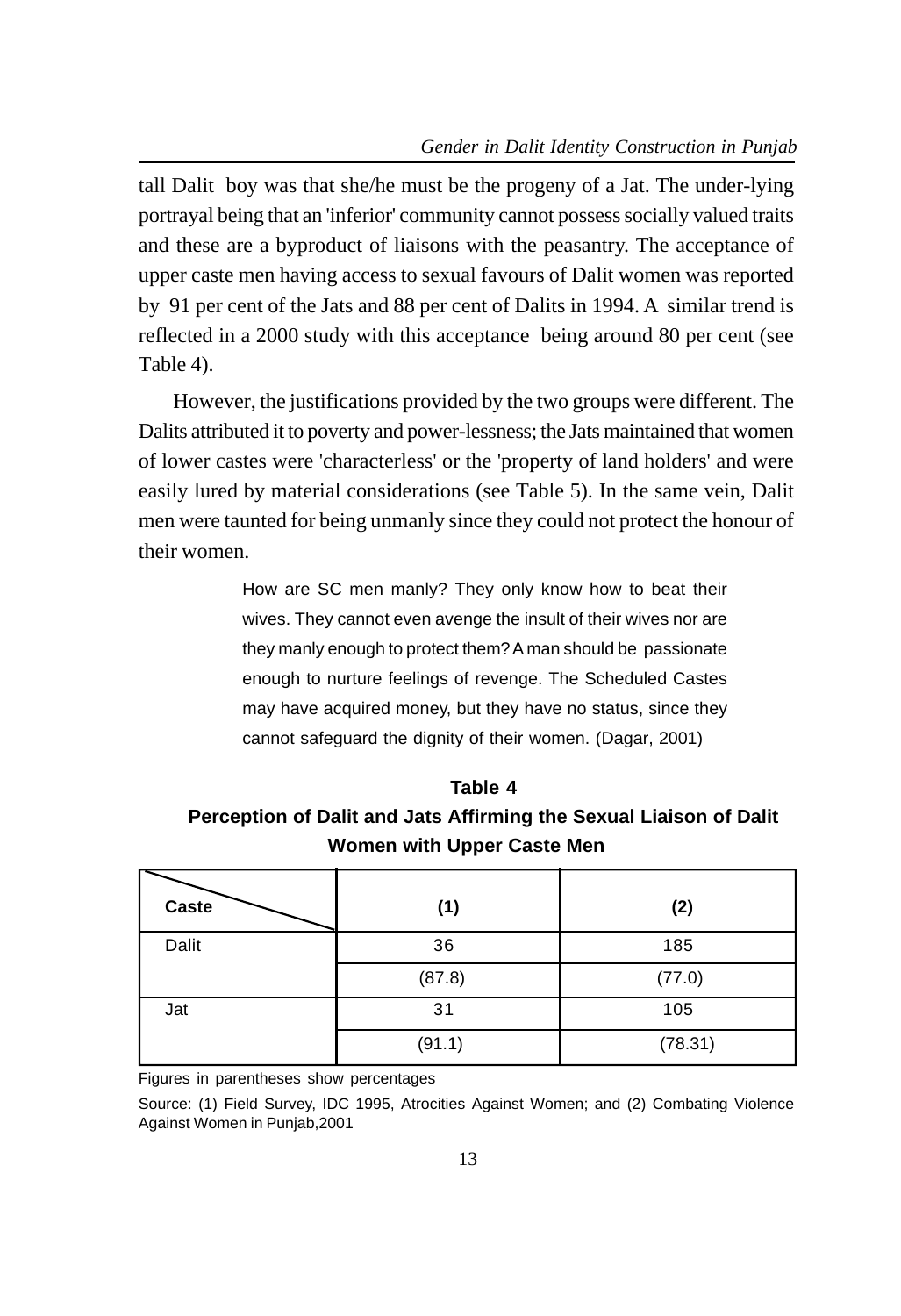#### **Table 5**

| Caste | <b>Exploitation due</b><br>to poverty | <b>Landholders</b><br>considered<br>Dalit women<br>as their own<br>property | Lower caste<br>women are<br>mentioned to<br>be<br><b>Characterless</b> | <b>Illiteracy</b> |
|-------|---------------------------------------|-----------------------------------------------------------------------------|------------------------------------------------------------------------|-------------------|
| Dalit | 141                                   | 21                                                                          | 10                                                                     | 5                 |
|       | (79.6)                                | (11.8)                                                                      | (5.6)                                                                  | (2.8)             |
| Jat   | 50                                    | 22                                                                          | 35                                                                     | 4                 |
|       | (47.6)                                | (20.9)                                                                      | (33.3)                                                                 | (3.8)             |
| Total | 191                                   | 43                                                                          | 45                                                                     | 9                 |
|       | (67.7)                                | (15.2)                                                                      | (15.96)                                                                | (3.19)            |

## **Perception of Dalit and Jats Respondents Regarding the Reasons for Dalit Women's Sexual Liaison with Upper Caste Men**

Figures in parentheses show percentages

Source:- Field Survey, IDC 2001, Combating Violence Against Women in Punjab

Group inferiority was promoted through naturalistic arguments and social inferiority was rated against dominant norms, particularly in the gender context where group superiority entailed protection and seclusion of women. It is interesting to note that caste hierarchy was operationalised in terms of exploitative relations rather than untouchability. Caste impurity or notions of pollution only arose in the context of hypergamous marriages.

Social status was gauged from inter-caste marital alliances. Inter-caste marriages involving Dalit women are seen as polluting. Marriage of daughters with upper caste men (hypergamy) with added dowry as compensation, was a common strategy. Dalit men experiencing occupational status enhancement entered into matrimonial alliances with upper castes to symbolise their upward mobility. The persistence of status marginalisation based on social placement could not, however, be negated by matrimonial alliance with the upper castes. Notions of masculinity, sexuality and dignity continued to be based on inferior social placement. This process was building a backlash where occupational upward mobility came to be shared within the group through matrimonial alliances.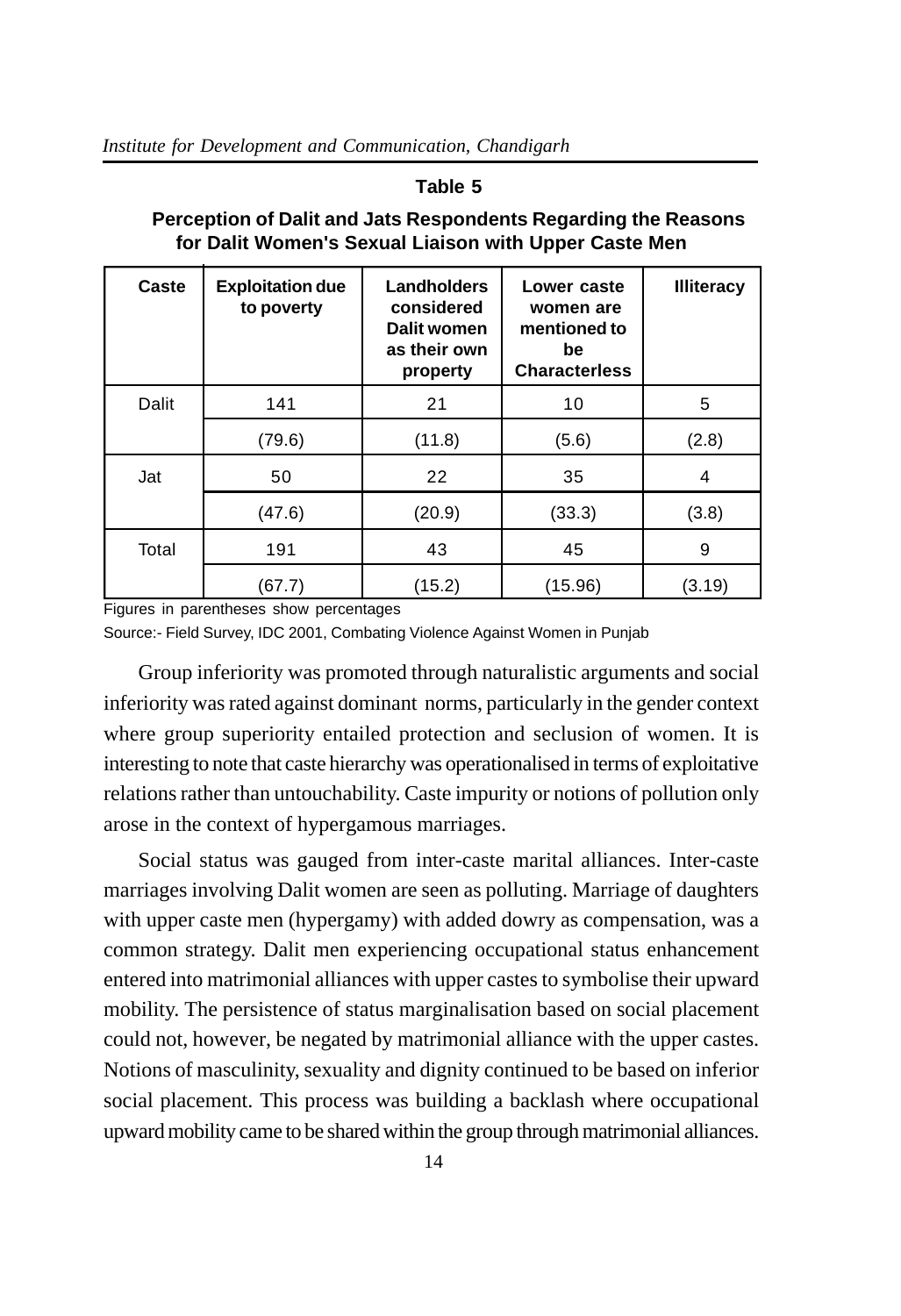Moreover, group purity proclaimed woman's body as a defining parameter for the question of identity appeared to be exercising influence on individuals to conform to the prescriptive norms and thereby marry only within the group.

With politicisation of Dalits, checks and control over women are beginning to emerge. In view of the cultural milieu where the women's honour symbolised family and kinship status, values of honour and chastity are beginning to be reflected among the Dalits. According to a young rural Dalit,

> in our village the Jats are considered powerful. Our subordinate Dalit castes work in their fields. Our women also work and collect fodder from their lands and the Jats sexually abuse them. Now if I as a Dalit misbehave with one of their girls, they will not tolerate it. They will not say let us beat him, but they will say let us kill him. But if the opposite occurs, 'then they are Jats!' But I will not tolerate this. I say kill or be killed. What is prevalent now is if a (Dalit) woman is abused, then it is kept under wraps and she is made to sit at home. The reason for this is the thinking that the Jats are powerful and they can do anything (cited in Mazumdar 1994: 250)

While revenge and threat of violence may not have become part of social relations, the recognition of abuse indicated not only unacceptability of the historical sexually exploitative relations, but a simultaneous imbibing of dominant gender norms that the abuse of the honour of a women, albeit a Dalit woman, is both a shame, and an affront.

In recent years, there have been instances of honour revenge being taken by the Dalits. This reflects that both among the females and within the community the concept of purity, along with associated values of protection, honour and revenge, is finding acceptance. The aspirations for an exclusive identity of the Dalits is reflected in the increasing control being asserted over Dalit women by their husbands. Recent data reflect that exercising control over the wife was undertaken by 96 per cent of the Dalits (in contrast to 85% of the Jats).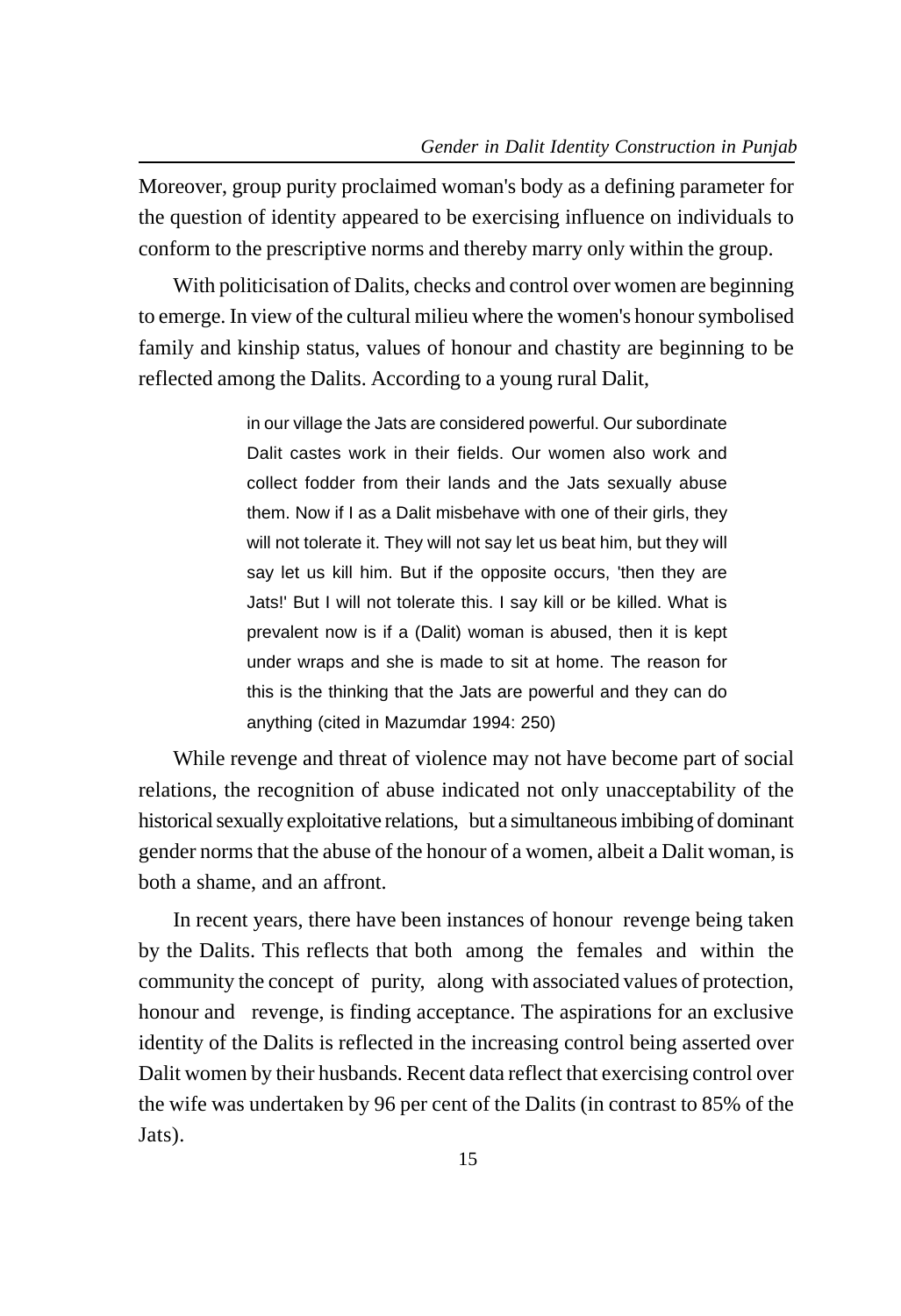

Source:- Field Survey, IDC 2001, Gender Violence : Construction of Masculinities

During the period of militancy in Punjab, codes of conduct and bodily control over women were enforced to segregate the Sikh and non-Sikh communities. While among the Sikhs, implementation of these codes has abated with the end of militancy, the use of similar controls and checks on Dalit women seems to be taking hold. "Heightened pressures for conformity usually exist in groups seeking to present a united front to others who are yet doubtful of their cohesion. The interest of the entire group in achieving conformity will then be invoked to increase control over weaker or less 'obedient' members, decreasing the range of choices for individuals" (Papanek 1994:45). In a study of three caste and religious groups-Dalits, non-Dalit Hindus and non-Dalit Sikhs-Dalit men were found to be exercising greater control over their women (see Figure 2). Among the Sikh Jats the symbolisation of power and dominance alludes to a trait that cuts across the realm of gender. For instance, the idea of being daler (valiant) is engrained among the Jats - as a warrior and a protector of the weak and the women. These characteristics of dominance and protection were not integral to characterisation of the Dalit men, but were limited only to control over their women (see Table 6).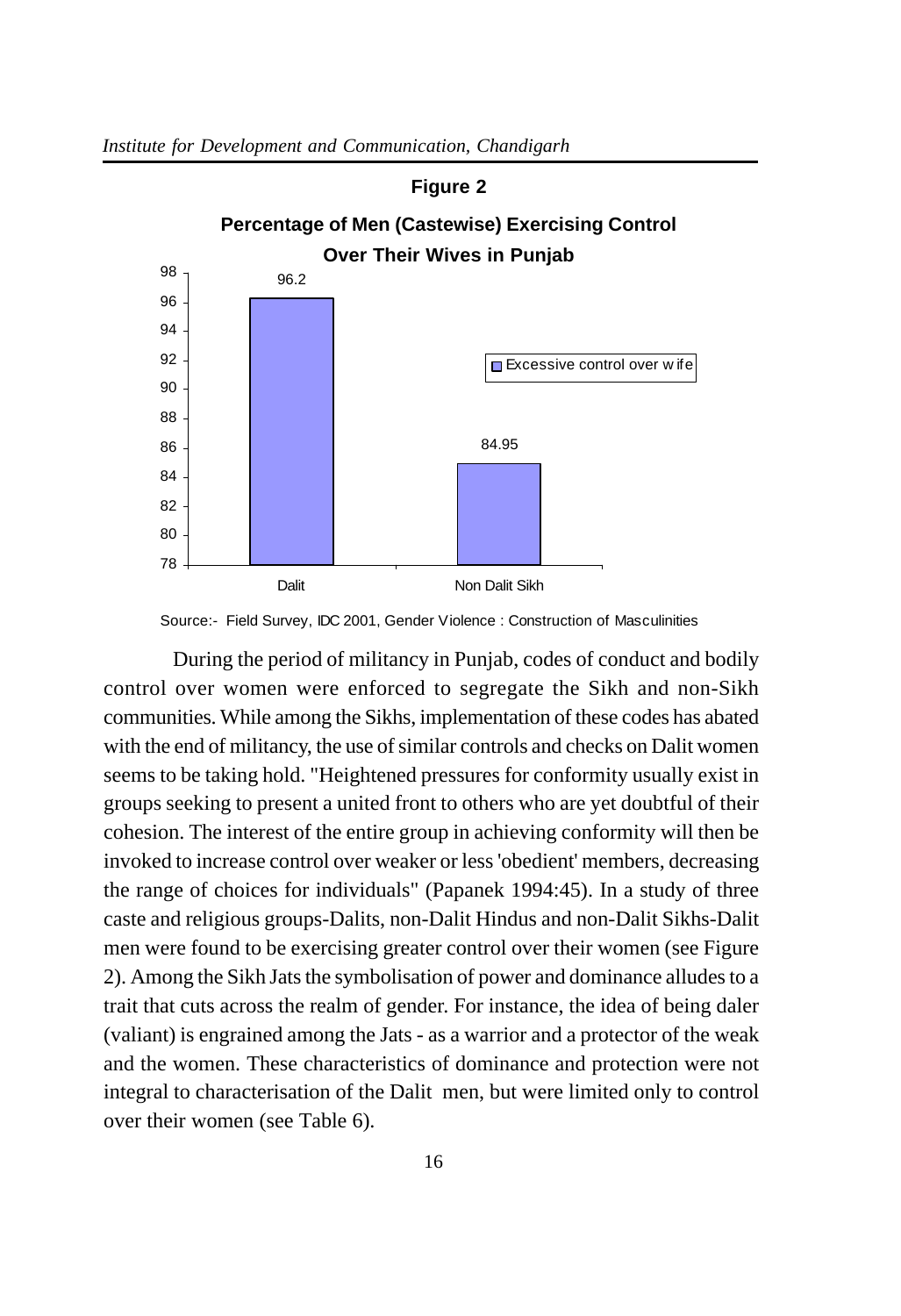#### **Table 6**

# **Opinion of Dalit and Non-Dalit Sikh Regarding Protection as a Responsibility/Roles of Men Outside Their Family**

| Responsibilities/roles of men outside their family | <b>Dalit</b> | <b>Non Dalit Sikh</b> |
|----------------------------------------------------|--------------|-----------------------|
| Responsibility-Protect weak                        | 41           | 68                    |
|                                                    | (51.90)      | (73.12)               |
| Responsibility-Protect women                       | 44           | 60                    |
|                                                    | (55.70)      | (64.52)               |
| Responsibility-Protect children                    | 30           | 63                    |
|                                                    | (37.97)      | (67.74)               |
| Responsibility-Protecting rights of community      | 62           | 61                    |
|                                                    | (78.48)      | (65.59)               |
| Responsibility-Protecting your country             | 57           | 72                    |
|                                                    | (72.15)      | (77.42)               |
| Responsibility-any other                           | 6            | 9                     |
|                                                    | (7.59)       | (9.68)                |

Figures in parantheses show percentages.

Source: Field Survey, IDC, 2001 Gender violence: Construction of Masculinity

### **Figure 3**

# **Caste-wise Male Opinion of Dominance as a manly Characteristic**



Source:- Field Survey, IDC 2001, Gender Violence : Construction of Masculinities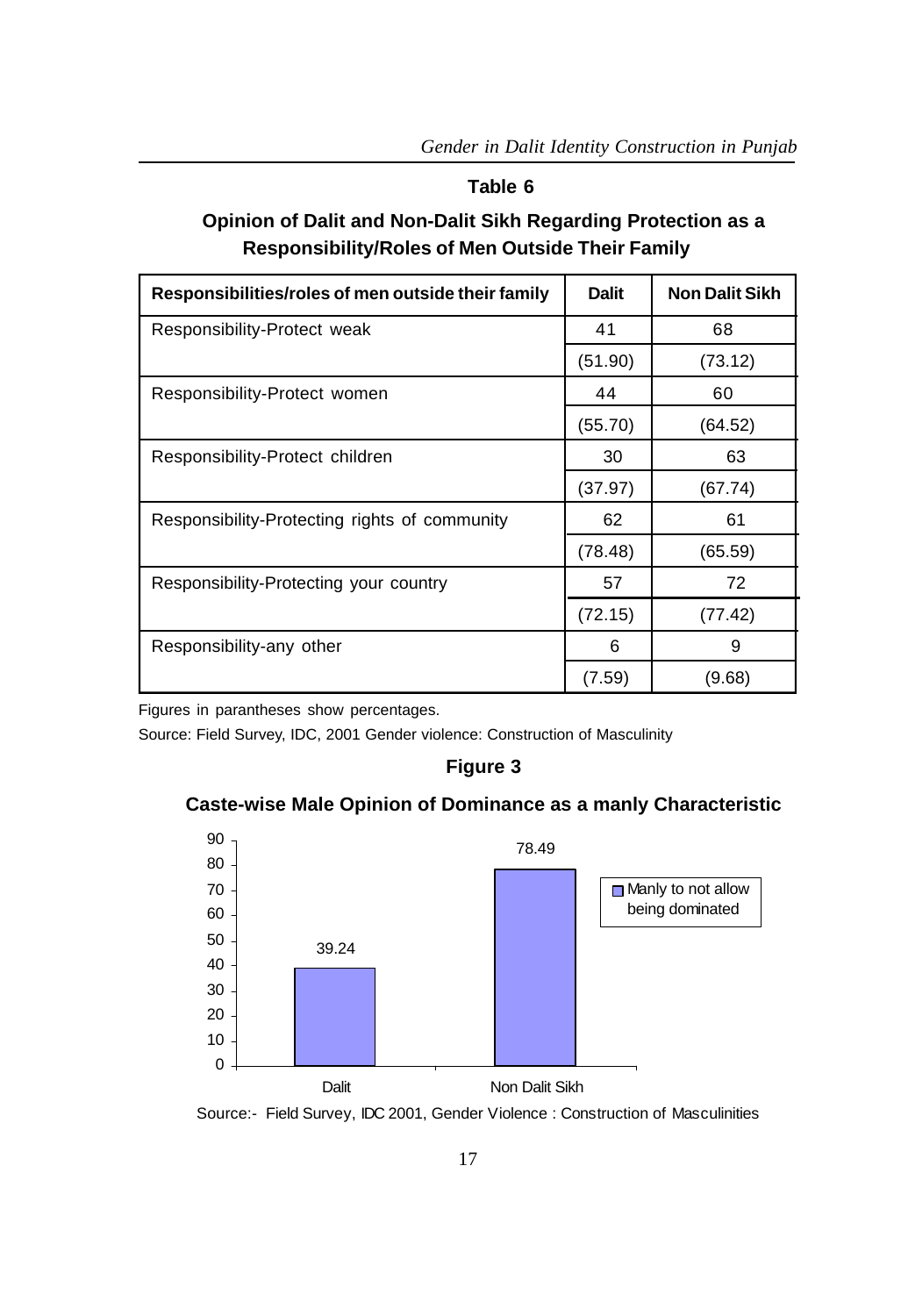#### *Institute for Development and Communication, Chandigarh*

Associated values such as not bearing insults, protection of the family, the community, the children and the weak have been historically nurtured. Data clearly reflect that the Dalits, in contrast, did not find the overarching value of protection to be a manly attribute as such but is limited only to protection of their women. Similarly, the Jats resented being dominated by their women (78 %), whereas similar resentment was reported by only 35 per cent of the Dalit respondents.

However, preoccupation of the Dalit community with women's purity and control over their sexuality can be easily gauged. While Jat women accepted the need for avenging a woman's insult or rape by the men of the family they decried honour revenge since it ruined another woman's life. Yet Dalit women were vociferous in their support of honour revenge. "When you feel the brunt yourself it is only then that you can understand that honour revenge must be taken. Dalits are not scared. Everyone has his or her honour." Similarly, FGDs revealed that virginity of a new Dalit bride was a matter of concern among the mothers-in-law and they were adopting practices to verify the girl's chastity. Such dialogues did not emerge among Jat women or men where female chastity was valued under family control. Institutionalisation of the value of chastity among the dominant group can, however, be depicted from legal enactments, both historically and in more recent times. There are instances where widows were unable to legally defend their share in the husband's property on grounds of 'unchastity'. The norm, until its recall in 1996, was writ on law, with compensation for women victims of militancy being dependent on their chaste behaviour. Contrary to this established propriety of conduct for upper caste women, sexual mobility of Dalit women was historically well established. It is in this context that the promotion of female chastity as group purity acquires added importance.

The crucial aspect of Dalit identity assertion is to redefine inter-group relations with female sexuality as central and to put in place control-oriented mechanisms within the group. These mechanisms are blatant and violent rather than normative.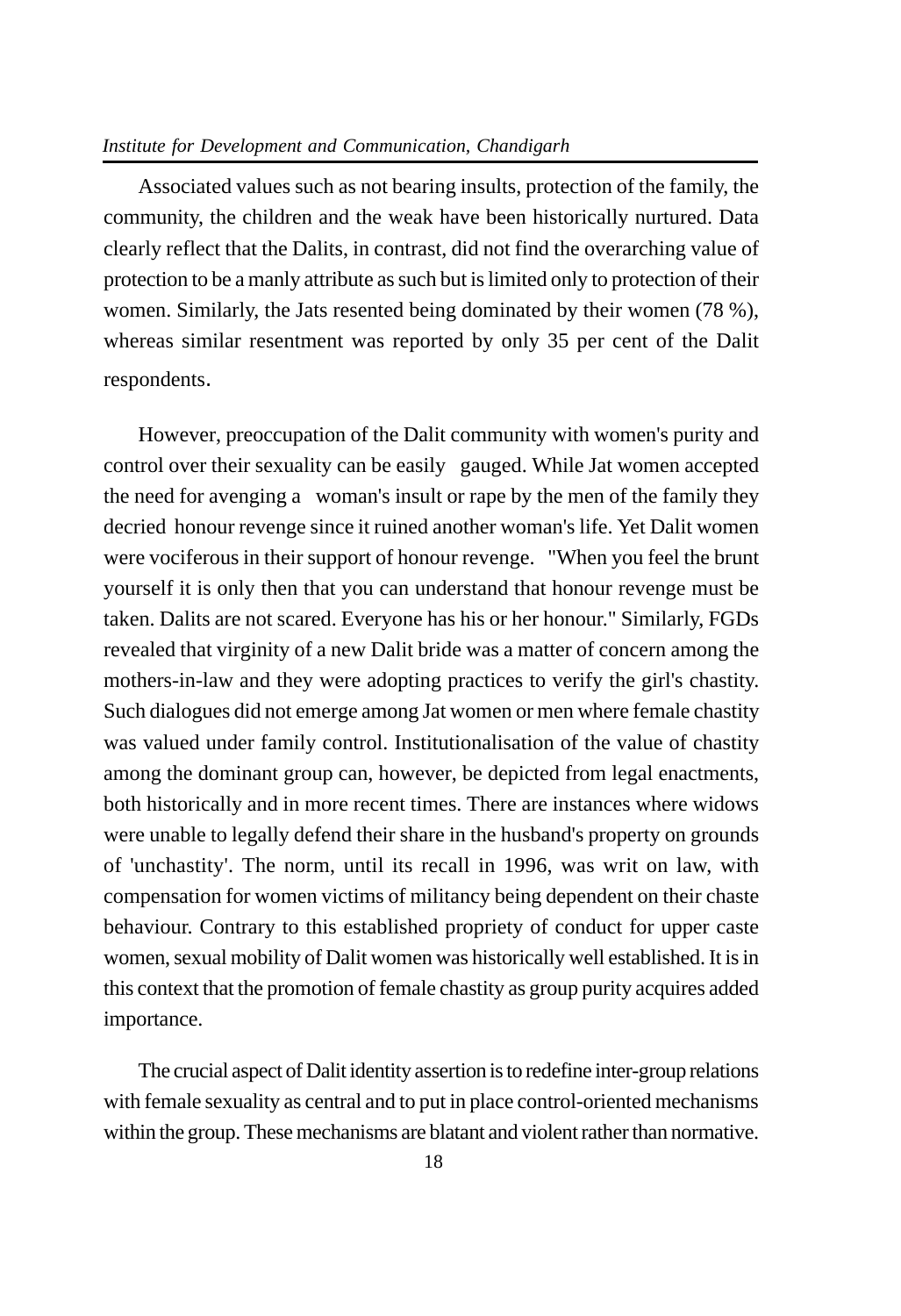Further, the core of this identity formation process is an adoption of universal standards to construct parallel status markers. Interestingly, hegemonic subordination of the Dalits expressed in survival alliances is being changed to an exclusive identity while adopting elements of upper caste practices. Unfortunately, Dalit woman continued to be subject to abuse, with the site of violence undergoing a change-the shift from the public domain of sexual liaison, coerced or consented, to domestic violence.

# **Notes**

- 1. This egalitarian thrust in social relationships extended to gender also: "Guru Nanak also welcomed women to *pangat (langar)* and offered them a seat side by side with men. This Sikh institution of langar, or community meal, symbolizes the equality of humanity. Men and women worked together in the *langar*-drawing water from the well, grinding corn, collecting fuel, cooking food, distributing food and cleaning the dishes. This food, prepared by men and women of mixed backgrounds, was eaten by all, inmates and visitors alike, sitting in rows affirming their new sense of community which was founded on the equality of humanity." (Holm and Bowker 1994: 142).
- 2. These demands have been raised democratically, in a 1971 conference on the issue. Ad Dharmi representative to be included in the new Scheduled Caste Corporation; land distributions to move at a faster pace; poverty line to be raised from 3,600 to 6,000 and for Dalits to register themselves as Ad Dharmi in the Census (Juergensmeyer 1988:263)
- 3. Ad Dharm Mandal, 1926-31, Official Report, Jullundhar: Kisan Steam Press, Government of India (1931), Punjab Census Report, vol. 20, Chap 11, p. 289.

Also see R.C. Majumdar, R.C. (1969), Struggle for Freedom, Bombay: Bhartiya Vidya Bhawan, p. 1001 for the Hindu reaction against the segregation of Ad Dharmis from the Hindu fold.

4. As early as 1911 skin trading and the leather-processing industry had become established, providing growth in employment by 360 per cent or a four-fold growth from a decade earlier. According to Punjab Census Reports, 1911, "A great impetus has been given to the export of raw hides by the imposition of heavy duties in European countries on tanned leather, while uncured skins are exempted from taxation." The trading of raw leather was to the advantage of Dalits since dealing in leather particularly raw pelts was considered offensive to upper caste traders. (Punjab Census Report, 1911: 515).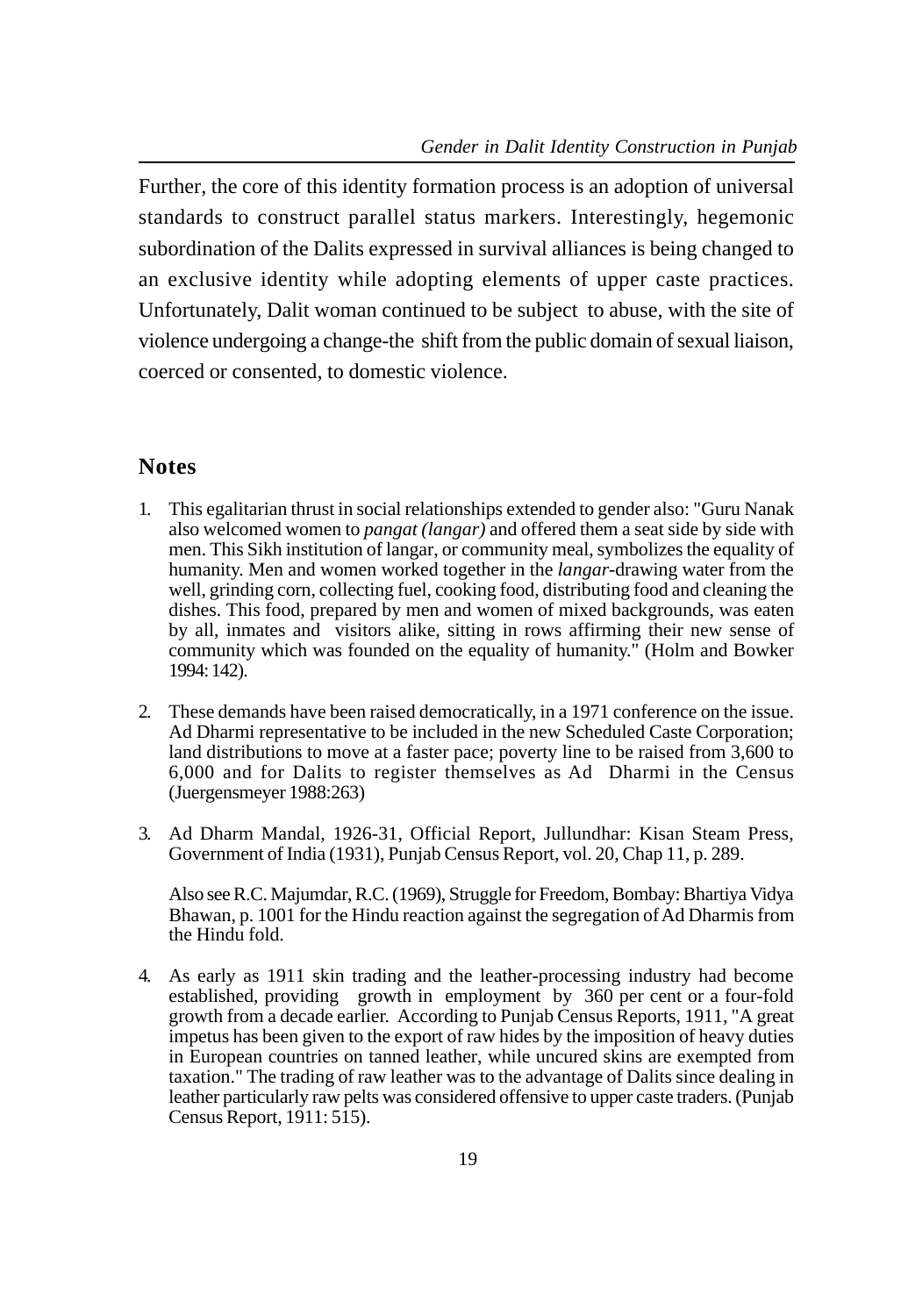#### *Institute for Development and Communication, Chandigarh*

- 5. Assimilation within the dominant folds but with hierarchy enstated. The subordination of the Dalits in realm of everyday power play can be captured from the bias that panchayat show in their functioning towards the Jats and the Dalits. Even the 1911 Census of India, Punjab notes that "the higher castes are seldom subject to governing bodies; and where they are the control is not very effective" (Punjab Census Report, 1911:420-21).
- 6. "This ambiguity on the question of caste persisted despite the Sabhas' encouragement to institutions like the initiation ceremony (Pahul) and communal eating *(langar)* with their apparent disregard for caste distinctions. The Singh sabhas reflected a vision of a hierarchically organized society, with some groups within it more privileged than the others, even though a Sikh identity hinged upon declaring everyone in its fold as equal" (Malhotra 2002: 43).
- 7. A lot has been written about the Dalit leaders' preoccupation with social hierarchy to the negation of a nationalistic identity.

The Dalit and non-Brahman anti-caste movements can be classified as 'anti-systemic movements' in the framework of such Marxist theorists as Immanuel Wallerstein, or, in the language of functionalist sociological theory, as 'value-oriented movements' as opposed to 'norm-oriented movements'. That is, they challenged and sought to transform the basic structure of the Indian social system, replacing caste and the accompanying social oppression, economic exploitation and political domination by an equalitarian society.

See Immanuel Wallerstein's original paper, 'The Rise and Future Demise of the World Capitalist System: Concepts for Comparative Analysis,' *Comparative Studies in Society and History* 16, 4 (September 1974). More recent brief statement's of Wallerstein's view of anti-systemic social movements (which he defines broadly as 'class' movements and 'national' movements), see 'Anti-Systemic Movements and the Three Worlds', *Lanka Guardian,* 1 June 1985 and 'Patterns and Prospects of the Capitalist World Economy', Contemporary Marxism No. 9, Fall 1984. For more conventional functionalist analysis, see the most well-known work by Neil Smelser, *A Theory of Collective Behaviour* (New York: Free Press of Glencoe, 1963) (Omvedt 1994: 112-13).

"The Ad Dharmi claimed a quam identity precisely in order to undermine the notion of caste: as a quam they would enter into society as equals" (Juergensmeyer 1988:50).

- 8. Scholars have noted differences in customs of Dalits and upper castes in Punjab in matters pertaining to social mores, family patterns, eating habits. (Juergensmeyer 1988:19)
- 9. Srinivas has explained sanskritization as the adoption of rituals, customs and ideology by a low caste to that of the dominant caste. If conceded the resultant mobility leads to positional but not structural changes in an essentially stable hierarchical order (Srinivas 1966:6-7).
- 10. The practices of levirate marriages (chaddhar chadhana) among the peasantry in colonial Punjab has been well documented. According to Prem Chaudhary, the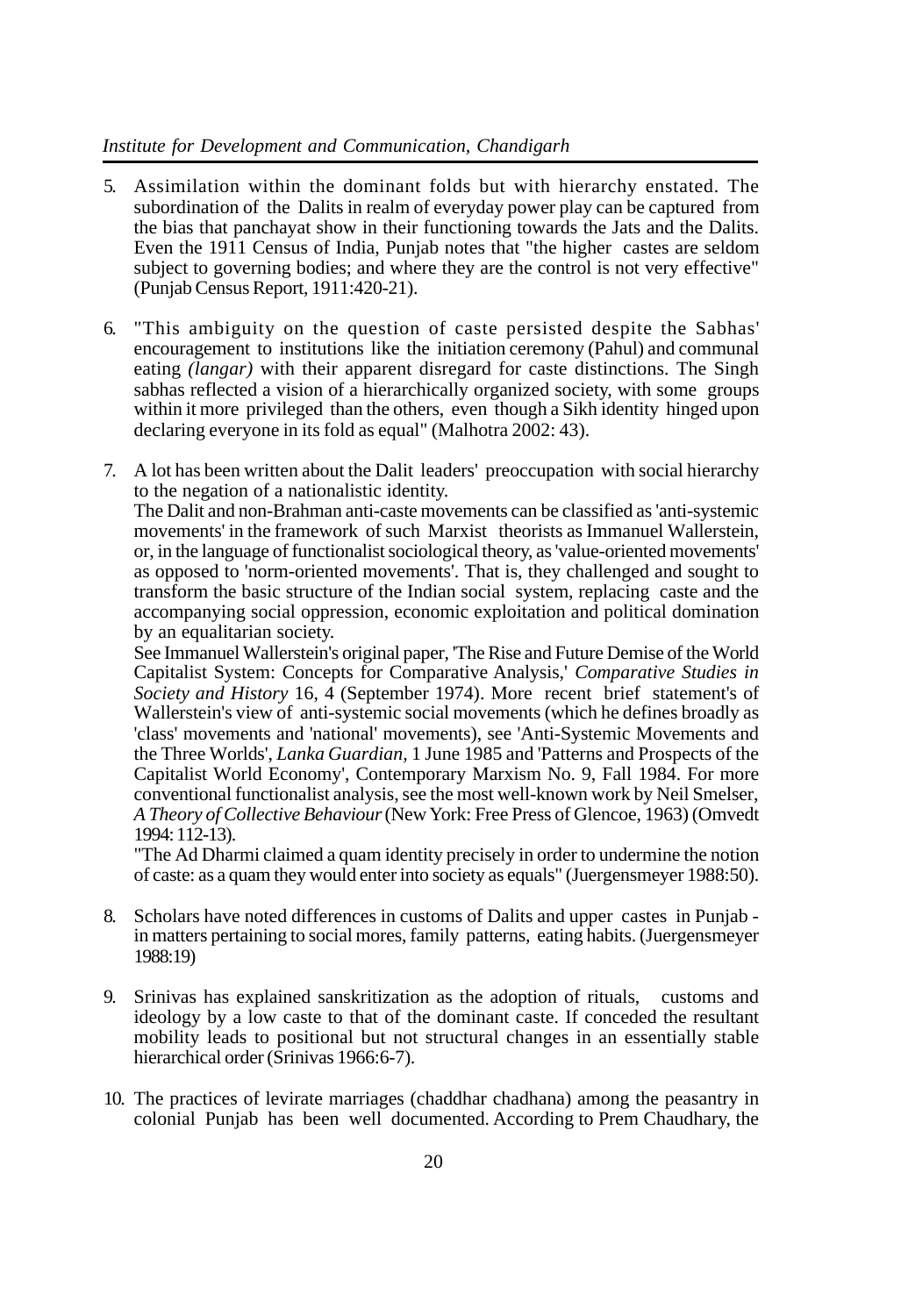popularity of this practice emanated for retaining landed property within the family (Sangari and Vaid 1993:315).

11. In a similar analysis of rural Punjab selective discrimination against females has been explained in terms of strong patriarchal traditions that marginalise females and provide them with a poor status. (Das Gupta 1987:77-100)

# **References**

*Ad Dharm Mandal*, 1926-31, Official Report, Jullundhar: Kisan Steam Press.

- Dagar, Rainuka (2001), *Combating Violence Against Women in Punjab* Chandigarh: Institute for Development and Communication.
- (2002), *Identifying and Controlling Female Foeticide and Infanticide in Punjab,* Chandigarh: Institute for Development and Communication.
- (2002a), *Gender Violence: Construction of Masculinities,* Chandigarh: Institute for Development and Communication, ICRW Study.
- Das Gupta, M. (1987), "Selective Discrimination Against Female Children in Rural Punjab, India", *Population and Development Review,* 13(1).
- Dyson, T. and Moore, M. (1983), "On Kinship Structure, Female Autonomy and Demographic Behaviour in India", *Population and Development Review,* 9(1):35- 60.
- Government of India (1931), *Punjab Census Report,* vol. 20, Chap 11, p. 289.
- Government of India, Registrar General (1912), *Punjab Census Report, 1911*, Lahore.
- Hart, George (1975), *The Poems of Ancient Tamil,* Berkeyley: University of California Press.
- Holm, Jean and Bowker, John (ed.) (1994), *Women in Religion,* London: Pinter Publishers Ltd.
- Juergensmeyer, Mark (1988), Religious Rebels in the Punjab: *The Social Vision of Untouchables*, Delhi: Ajanta Publications.
- MacLeod, W.H. (1975), *The Evolution of Sikh Community: Five Essays,* New Delhi: Oxford University Press.
- Majumdar, R.C. (1969), *Struggle for Freedom,* Bombay: Bhartiya Vidya Bhawan.
- Malhotra, Anshu (2002), *Gender, Caste, and Religious Identities: Restructuring Class in Colonial Punjab,* New Delhi: Oxford University Press.
- Mazumdar, Suchetra (1994), 'Moving Away From a Secular Vision? Women, Nation, and the Cultural Construction of Hindu India' in Moghadam, Valentine M. (ed.), *Identity Politics and Women: Cultural Reassertions and Feminisms in International Perspective,* Boulder: Westview Press.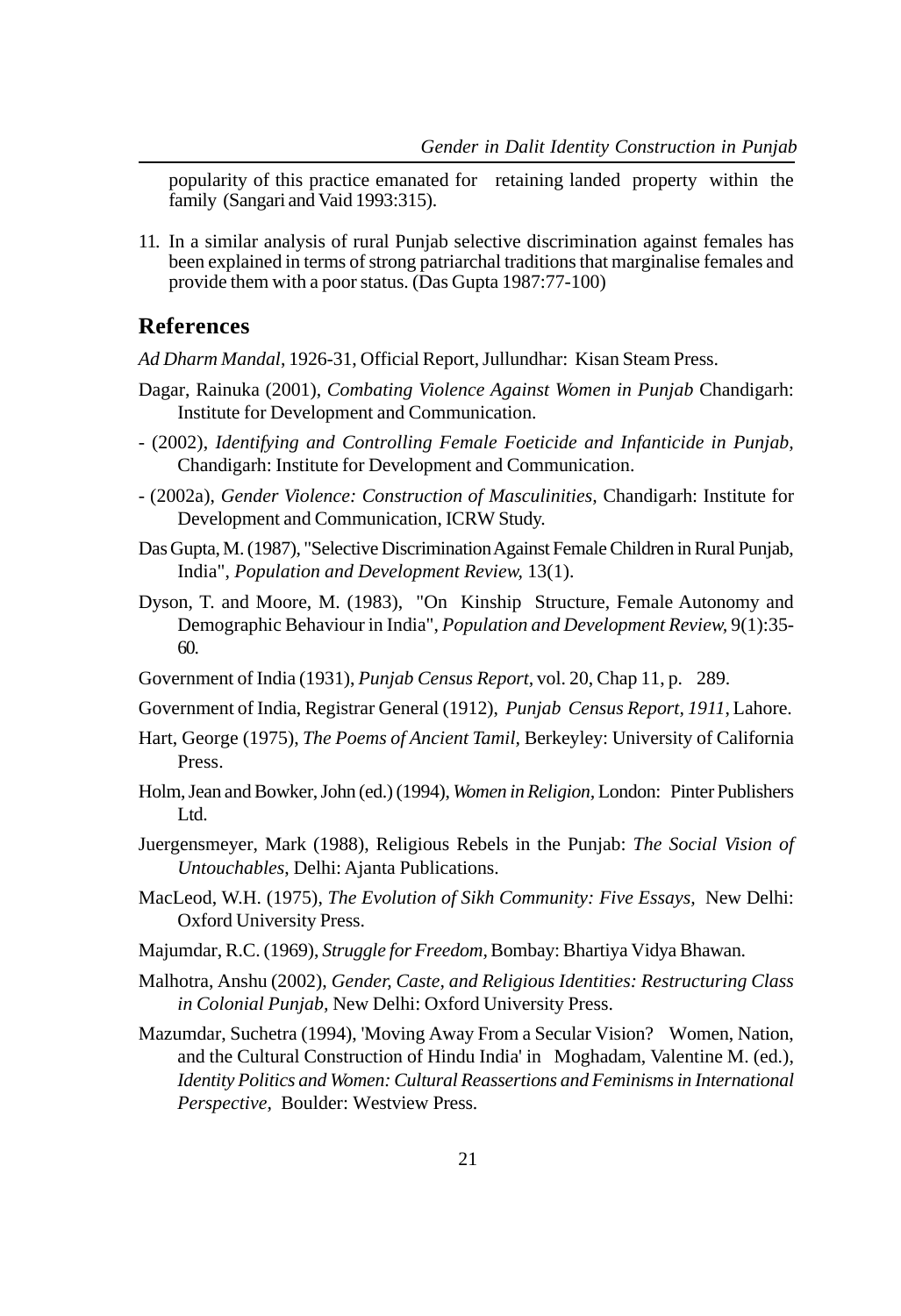- Mies, M. (1986), *Patriarchy and Accumulation on a Word Scale: Women in the International Division of Labour,* London: Zed Books.
- Omvedt, Gail (1994), *Dalits and the Democratic Revolution: Ambedkar and the Dalit Movement in Colonial India,* New Delhi: Sage Publications.
- Papanek, Hanna (1994), 'The Ideal Woman and the Ideal Society: Control and Autonomy in the Construction of Identity' in Moghadam, Valentine M. (ed.), *Identity Politics and Women: Cultural Reassertions and Feminism in International Perspective*, Boulder: Westview Press.
- Phillips, Anne (2002), "Multiculturalism, Universalism, and the Claims of Democracy' in Molyneux, Maxine and Razavi, Shahra (eds.), *Gender Justice, Development and Rights*, Oxford: Oxford University Press.
- Pramod Kumar and Dagar Rainuka (1995), *Atrocities Against Women in Punjab,* Chandigarh: Institute for Development and Communication.
- Pramod Kumar, Dagar Rainuka and Neerja (2001), *Victims of Militancy,* Chandigarh: Institute for Development and Communication.
- Sangari, Kumkum and Vaid, Sudesh (eds.) (1993), *Recasting Women: Essays in Colonial History*, New Delhi: Kali for Women.
- Srinivas, M.N. (1966), *Social Change in Modern India,* Berkeley: University of California Press.